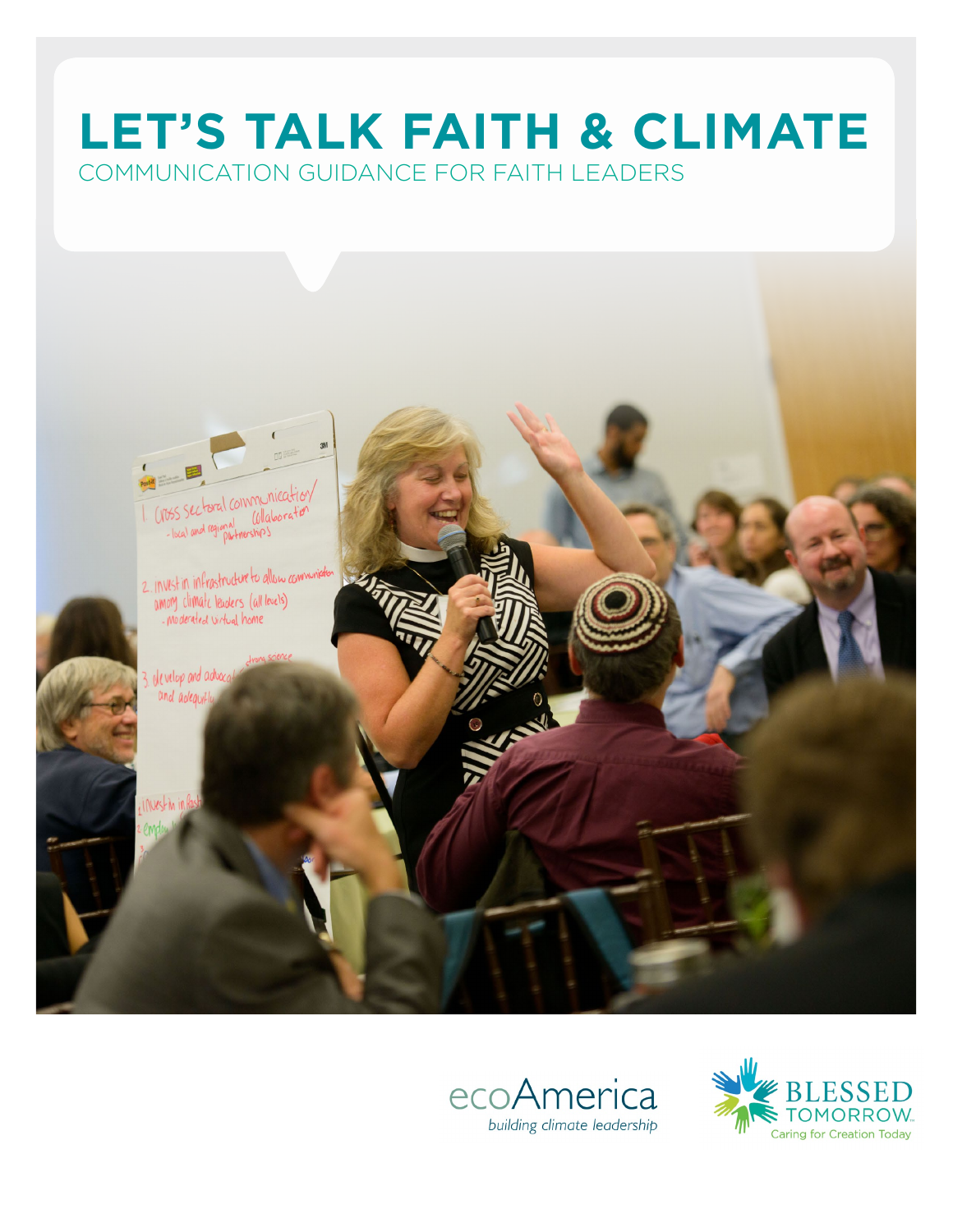## ACKNOWLEDGEMENTS

## THIS GUIDE IS BROUGHT TO YOU BY

![](_page_1_Picture_3.jpeg)

![](_page_1_Picture_4.jpeg)

## **AUTHORS**

Kirra Krygsman Research Manager ecoAmerica

Meighen Speiser Chief Engagement Officer ecoAmerica

## **CONTRIBUTORS**

Shantha Ready Alonso Executive Director Creation Justice Ministries

Kara Ball Director, Faith Program ecoAmerica

> Ryan J. Smith Content Writer Blessed Tomorrow

## SPECIAL THANKS

ecoAmerica is grateful to the John D. and Catherine T. MacArthur Foundation for its generous support.

## ABOUT THIS GUIDE

Let's Talk Faith and Climate: Communication Guidance for Faith Leaders is designed to be useful to both experienced and novice climate change and faith communicators. This guide synthesizes the latest academic research and message testing on climate communications from across the social sciences into a practical guide to support meaningful discussions on climate change and faith among individuals and groups.

This guide offers tips on how to initiate new conversations with the faithful, how to create one's own successful, value-based messages, and how to utilize specific wording that has been tested for its ability to bring people together regarding climate issues. Additionally, this document provides guidance on how to more deeply integrate creation care concerns into one's own organization, ministry, or denomination.

This, along with the many resources offered by ecoAmerica's Blessed Tomorrow program, will allow faith leaders to become as adept at talking about climate change as they are at inspiring others to act on behalf of our shared future.

## **REVIEWERS**

Rev. Carol Devine, Minister of Green Chalice, Christian Church (Disciples of Christ)

Rev. Scott Hardin-Nieri, Associate Minster of Green Chalice, Christian Church (Disciples of Christ)

John Hill, Director of Economic and Environmental Justice, Assistant General Secretary for Advocacy and Grassroots Organizing, United Methodist Church General Board of Church and Society

Rev. Stephanie Johnson, Convenor, New England Regional Environmental Ministry Network

Brian McLaren, Author and Speaker

### **Suggested citation**

ecoAmerica: 2016. Let's Talk Faith and Climate: Communication Guidance for Faith Leaders. Blessed Tomorrow. Washington, D.C.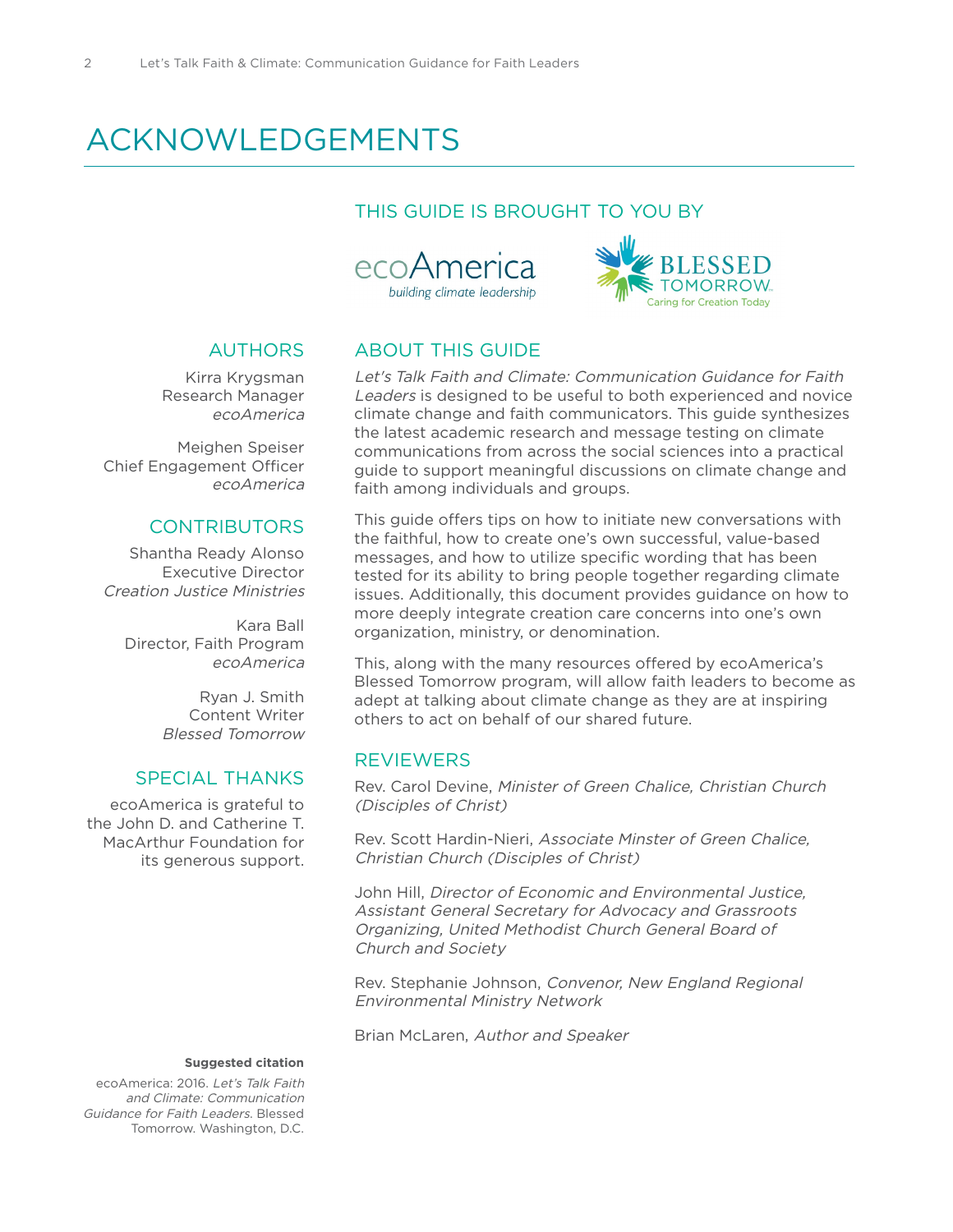## **CONTENTS**

## FAITH & CLIMATE

| Why Our Faith Leads Us to Act on Climate |  |
|------------------------------------------|--|
| Research on Awareness & Attitudes        |  |

## COMMUNICATING ON FAITH & CLIMATE

| Successful Messages                      | 10 |
|------------------------------------------|----|
| Embrace & Replace: Words + Phrases       | 11 |
| Key Talking Points                       | 12 |
| Counterpoints on Faith & Climate         | 13 |
| 15 Steps: How to Create Your Own Message | 14 |

## PUTTING IT ALL TOGETHER

| A Sample sermon              | 16 |
|------------------------------|----|
| How Faith Leaders Can Engage | 18 |

| <b>REFERENCES</b> |  |
|-------------------|--|
|                   |  |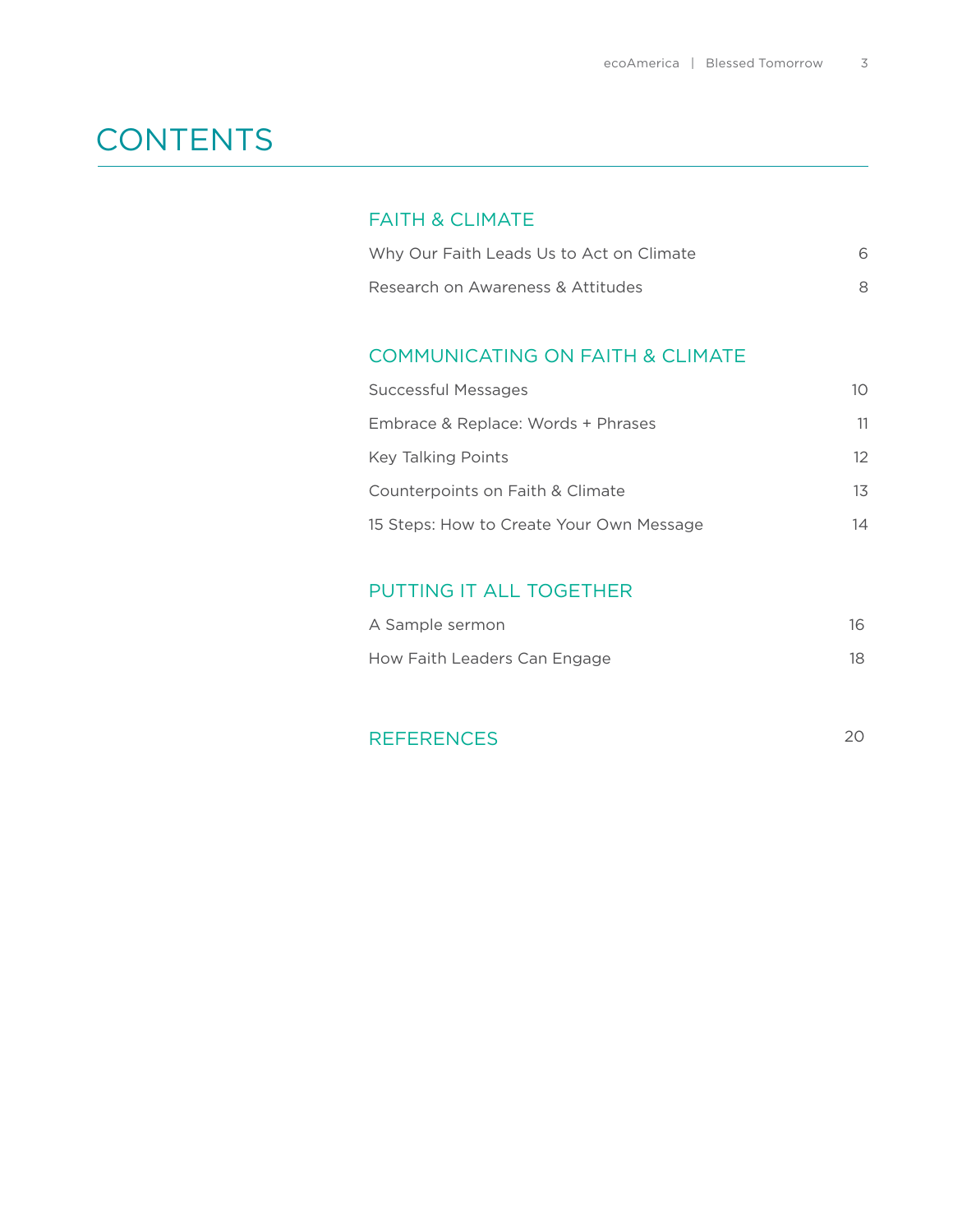## GREETINGS FAITH LEADERS,

Now is the time to elevate faith's leadership role in providing inspiration, hope, and commitment with respect to our duty to care for creation. Families, children, the elderly, those with chronic health conditions like asthma, and our communities are suffering from the polluted air, floods, fires, droughts, and stronger storms caused by damage to our climate.

The faithful have a long tradition of ministering to and seeking justice for the most vulnerable and providing the action we need to achieve a just and healthy world. As such, the faithful are leading on climate solutions today.

The visible leadership of Pope Francis, Patriarch Bartholomew, and many other faithful helped secure the Paris Climate Agreement and is building support for developing countries to reduce their pollution. Faith leadership is generating support for national and state policies that will clean our air and showing what is possible by making congregations carbon neutral. Many are preaching, teaching, and sharing stories of those impacted.

Faith leaders will continue to play a vital role in inspiring the many others we need to engage to achieve climate solutions that will protect our families, communities, and the world we all depend on. Whether you are writing a sermon or letter to the editor, presenting at a town hall meeting or press conference, or talking with your neighbors, this guide from Blessed Tomorrow will support your climate outreach by combining research-based values, communications (how to talk), and messaging (specific talking points) into a single resource. We welcome your input on this guide.

Kana Ball

Kara Ball

Director Blessed Tomorrow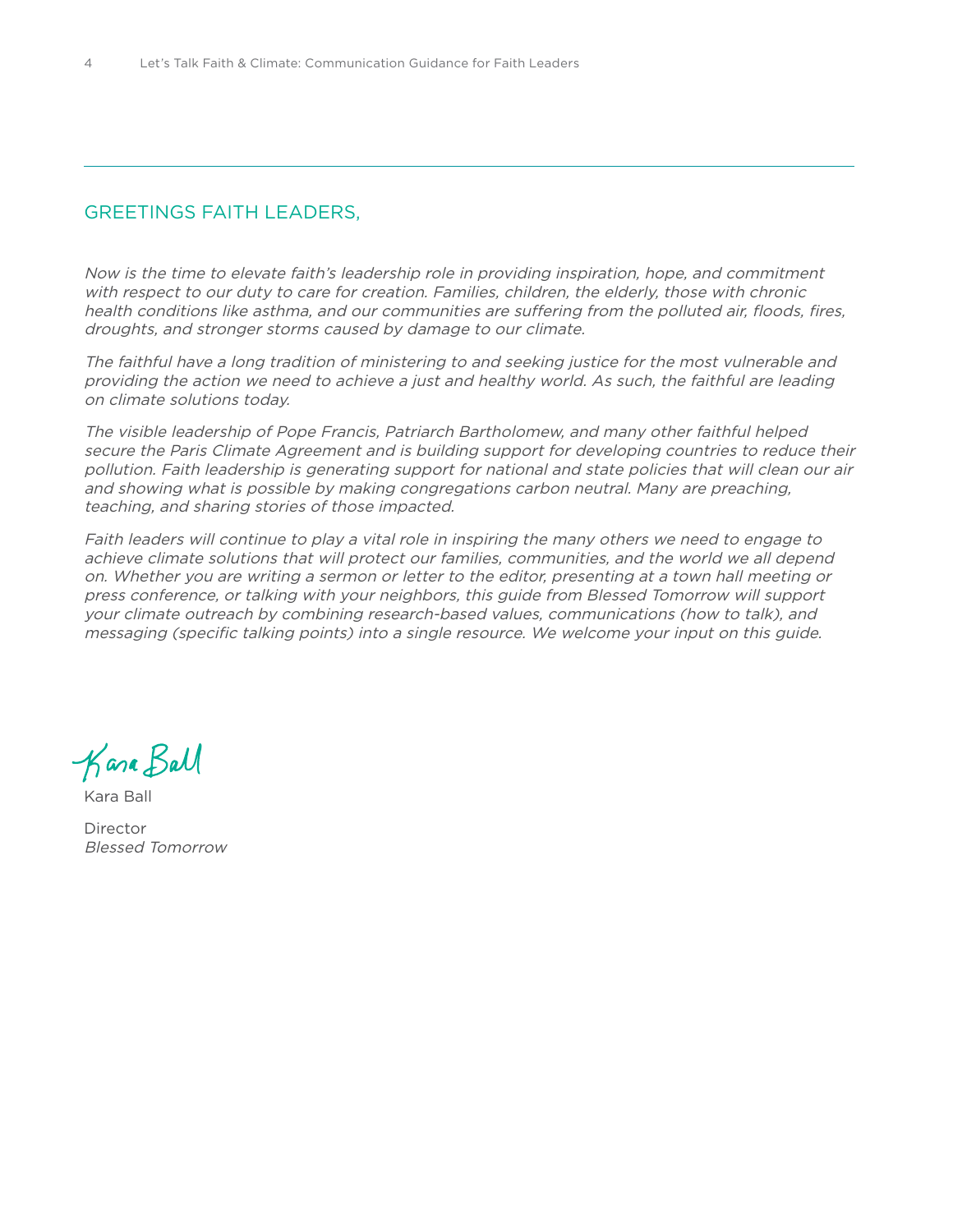PARTNERS

![](_page_4_Picture_1.jpeg)

Blessed Tomorrow is a comprehensive climate change program designed to help faith organizations strengthen the moral connections between climate and faith and integrate climate solutions into their institutions. The program is guided and built by a coalition of faith leaders who are committed to creating a path toward a positive future for our families, our communities, and our world.

![](_page_4_Picture_3.jpeg)

We encourage you to join the Blessed Tomorrow program at [www.BlessedTomorrow.org.](http://www.BlessedTomorrow.org) The program provides a suite of resources to help institutions lead through example by increasing climate-friendly activities in facility operations, advocating for climate solutions, and inviting their communities to do the same.

![](_page_4_Picture_5.jpeg)

![](_page_4_Picture_6.jpeg)

**Christian Church (Disciples of Christ)** 

![](_page_4_Picture_8.jpeg)

ecoAmerica's programs for leaders in other fields:

![](_page_4_Picture_10.jpeg)

![](_page_4_Picture_12.jpeg)

![](_page_4_Picture_14.jpeg)

Community leaders **Health leaders** Higher education leaders [Business leaders](http://www.americaknowshow.com)

![](_page_4_Picture_16.jpeg)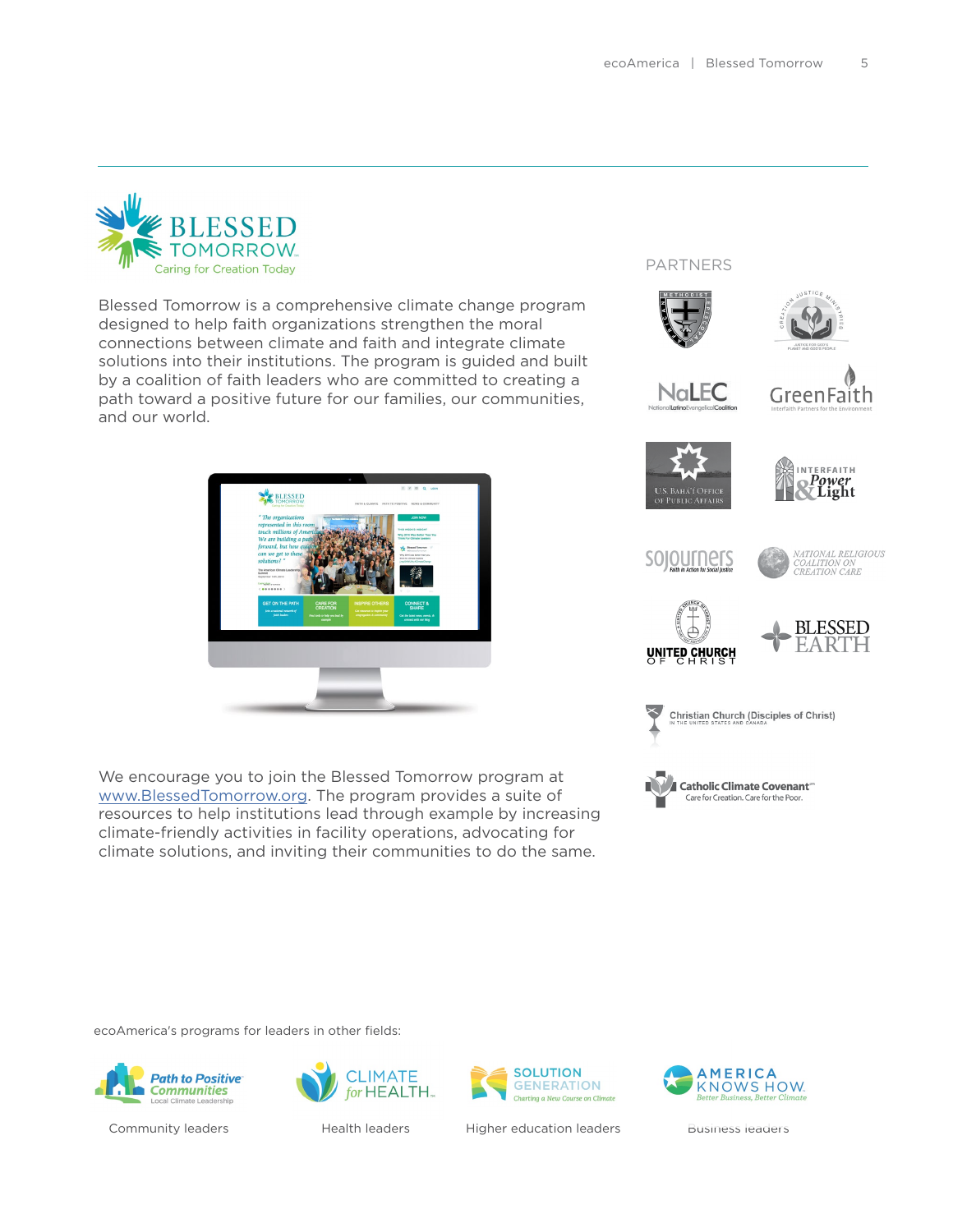## WHY OUR FAITH LEADS US TO ACT ON CLIMATE

Climate change is a moral and spiritual issue that is causing unprecedented harm to God's creation and people. Climate change is having and will continue to have profound effects from injury and illness to displacement and destruction—on people across the globe.<sup>a</sup> The most vulnerable among us are being harmed first and worst.

This section of the guide is not meant to provide information on how climate change impacts people generally, but instead offers context on how climate change is connected to the core values of many faith traditions.

*"Climate change is a global problem with grave implications. . . It represents one of the principal challenges facing humanity in our day. . . A great cultural, spiritual, and educational challenge stands before us, and it will demand that we set out on the long path of renewal."* 

— Pope Francis, encyclical on ecology, June 2015, Laudato Si' People of faith are inspired to act on climate issues for a multitude of reasons. If your religious experience is strongly connected to the sanctity of God's creation, you will likely feel compelled to defend the natural world from the destruction that results from climate damage. If peacemaking is a primary expression of your faith, you may be alarmed at the various ways in which climate change is sowing conflict over scarce resources. If the alleviation of poverty is central to your faith, you may be concerned about how the poor are being hit the hardest by pollution and severe weather, yet have the fewest resources to cope with such obstacles. If overcoming racism is a core aspect of your faith journey, you need not look far to witness climate injustice, such as racial disparities in childhood asthma rates or the inequitable response to disaster that often occurs when communities of color are the primary victims. If your faith is driven by a passion to care for the next generation, nothing threatens our children's wellbeing more than an unstable climate.

Whatever your faith journey and motivation, climate change intensifies our shared responsibility as people of faith to provide sanctuary and guidance for communities in times of need.

## DAMAGE TO THE CLIMATE CALLS FOR GOOD STEWARDSHIP, HOPE, AND ACTION

All faith traditions share a responsibility to care for creation and respect life. Abrahamic faith traditions view the care of creation as a practice that honors God the Creator. However, the use of fossil fuels and other damaging human activities puts creation and all life at risk. Our climate is changing, our ecology is threatened, and living creatures are becoming endangered or extinct.

Through faith leadership, we can reclaim Earth-honoring values that involve living simply, treading more lightly, and being mindful of our impact on all of Earth's inhabitants. We, as faith leaders, can grow the movement to better steward God's creation and provide a healthier, safer, and more stable world for all.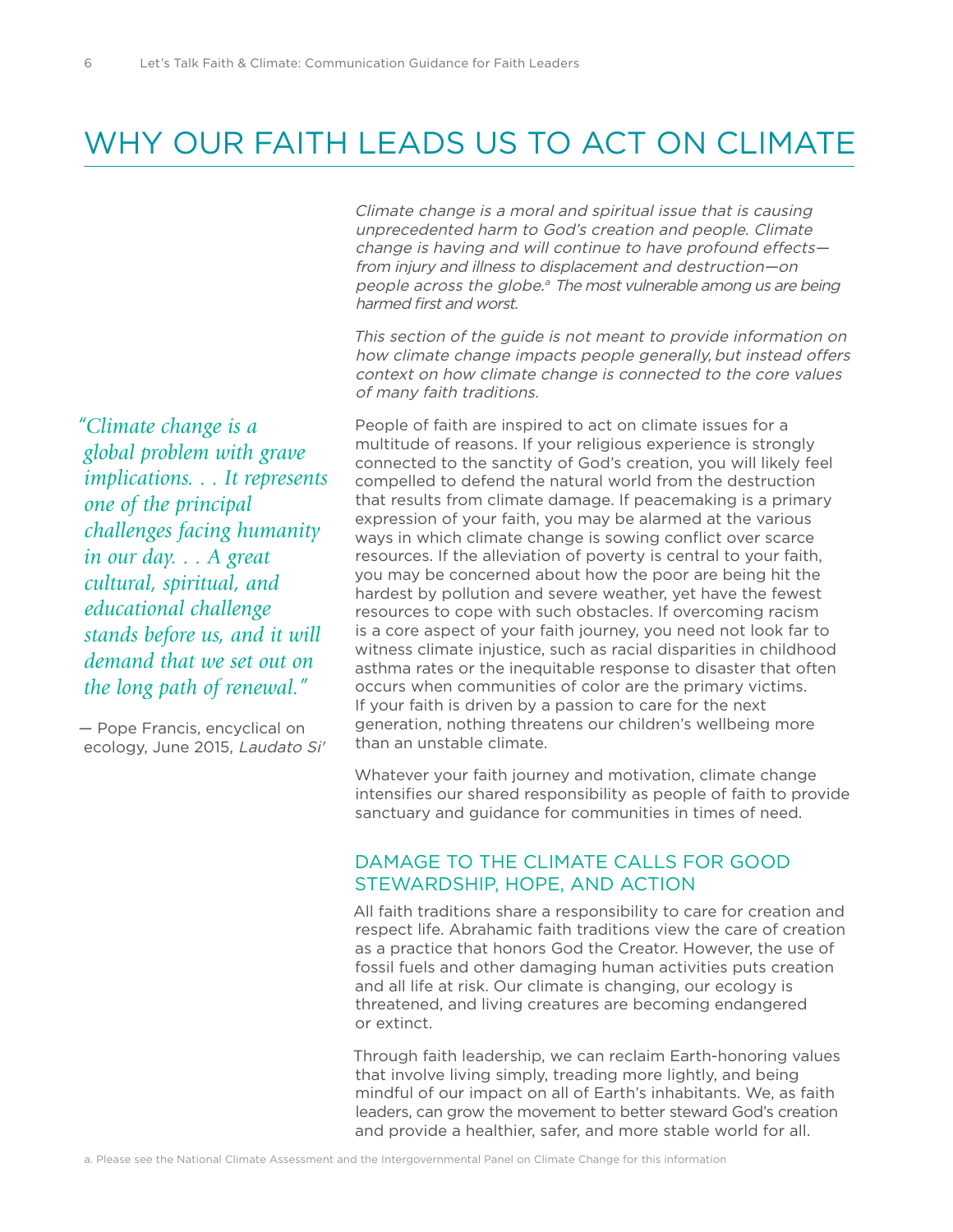## CLIMATE CHANGE IMPACTS SOCIAL JUSTICE AND PEACE

Across our nation and world, severe storms, changing seasonal conditions, and other climate impacts are displacing vulnerable people, damaging our food and water sources, and impairing the livability of our communities.

According to the NOAA National Centers for Environmental Information (NCEI), 188 climate-related disasters have impacted the U.S. since 1980, costing U.S. taxpayers more than one trillion dollars.<sup>5</sup> Climate-related health issues are growing in frequency and severity, disproportionately affecting the poorest and most vulnerable Americans.2

Because faith leaders and congregations are often on the front lines of caring for the most vulnerable, our leadership is especially important in guiding our communities toward appropriate responses and encouraging them to assist those who have been impacted by a changing climate, both within and beyond our nation's borders. Faith leaders also play a pivotal role in advocating for policies that will protect our communities, our neighbors, and future generations and in ensuring that we all have access to the health and economic benefits of a clean energy economy.

## CLIMATE PREPAREDNESS AND SOLUTIONS REQUIRE FAITH LEADERSHIP

Faith community leaders are the backbone of American communities and are often charged with offering guidance in times of moral dilemma or when disaster strikes. Inevitably, every faith leader will meet the day when he or she must address climate change, either in dealing with its impacts directly or in helping others to do so.

Faith leaders are increasingly called upon to demonstrate leadership when speaking about the moral imperative of action, reducing their own climate impact, providing sanctuary in times of need, advocating for strong policies, encouraging preparedness, and guiding their congregations and communities toward the development of solutions. Thankfully, many thousands are already doing so.

*"I used to think that if we threw enough good science at the environmental problems, we could solve them. I was wrong. The main threats to the environment are not biodiversity loss, pollution, and climate change, as I once thought. They are selfishness and greed and pride. And for that we need a spiritual and cultural transformation, something we scientists don't know much about."* 

— James "Gus" Speth, Former Dean of the Yale School of Forestry and U.S. Presidential Climate Advisor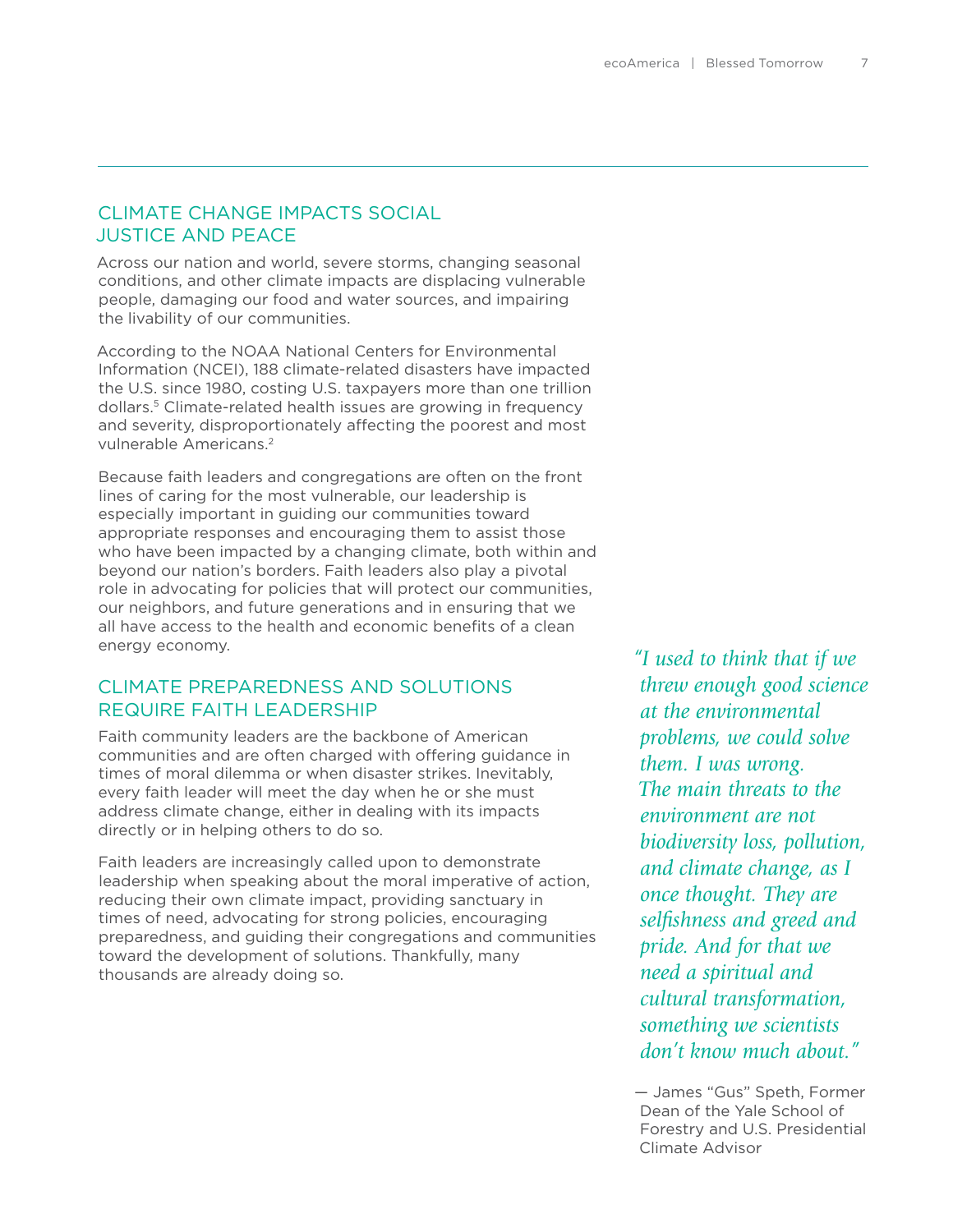## RESEARCH ON AWARENESS & ATTITUDES

The following information from recent polls highlights the awareness, attitudes, and motivations of people of faith regarding climate issues. These figures represent opportunities for refining and deepening people's engagement and participation.

### QUANTIFYING "PEOPLE OF FAITH" IN AMERICA

According to the most conservative estimates, 80% of U.S. citizens self-identify as religious.7 For many Americans, faith informs our decision-making and draws us closer to our opinions on social welfare issues such as climate change.

### -Religion plays a significant role in the lives of Americans.<sup>6</sup>

![](_page_7_Picture_6.jpeg)

of respondents claim that religion is an important aspect of their life.

of respondents claim that religion is the most important aspect of their life.  **19%**

NOTE: For efficiency, this report will refer to the 45% of respondents described above as "important" and to the 19% as "most important."

### Overall, climate attitudes among Americans of faith mirror those of the general population, with the most notable differences occurring among the "most important" respondents.<sup>1</sup>

![](_page_7_Picture_11.jpeg)

 **58%**

of the "most important" respondents are somewhat or more convinced that climate change is occurring.

of the "most important" respondents believe that we can do something about climate change.

### Both "important" and "most important" respondents agree on many aspects of climate leadership, particularly when climate solutions are presented in faith-based terms.<sup>1</sup>

|                                                                                        | "Important"<br><b>Respondents (%)</b> | "Most Important"<br><b>Respondents (%)</b> | <b>General</b><br>Public (%) |
|----------------------------------------------------------------------------------------|---------------------------------------|--------------------------------------------|------------------------------|
| Doing something about<br>climate change now could<br>protect God's creation.           | 70                                    | 67                                         | 59                           |
| We should use more clean<br>energy sources like solar and<br>wind power in the future. | 82                                    | 70                                         | 80                           |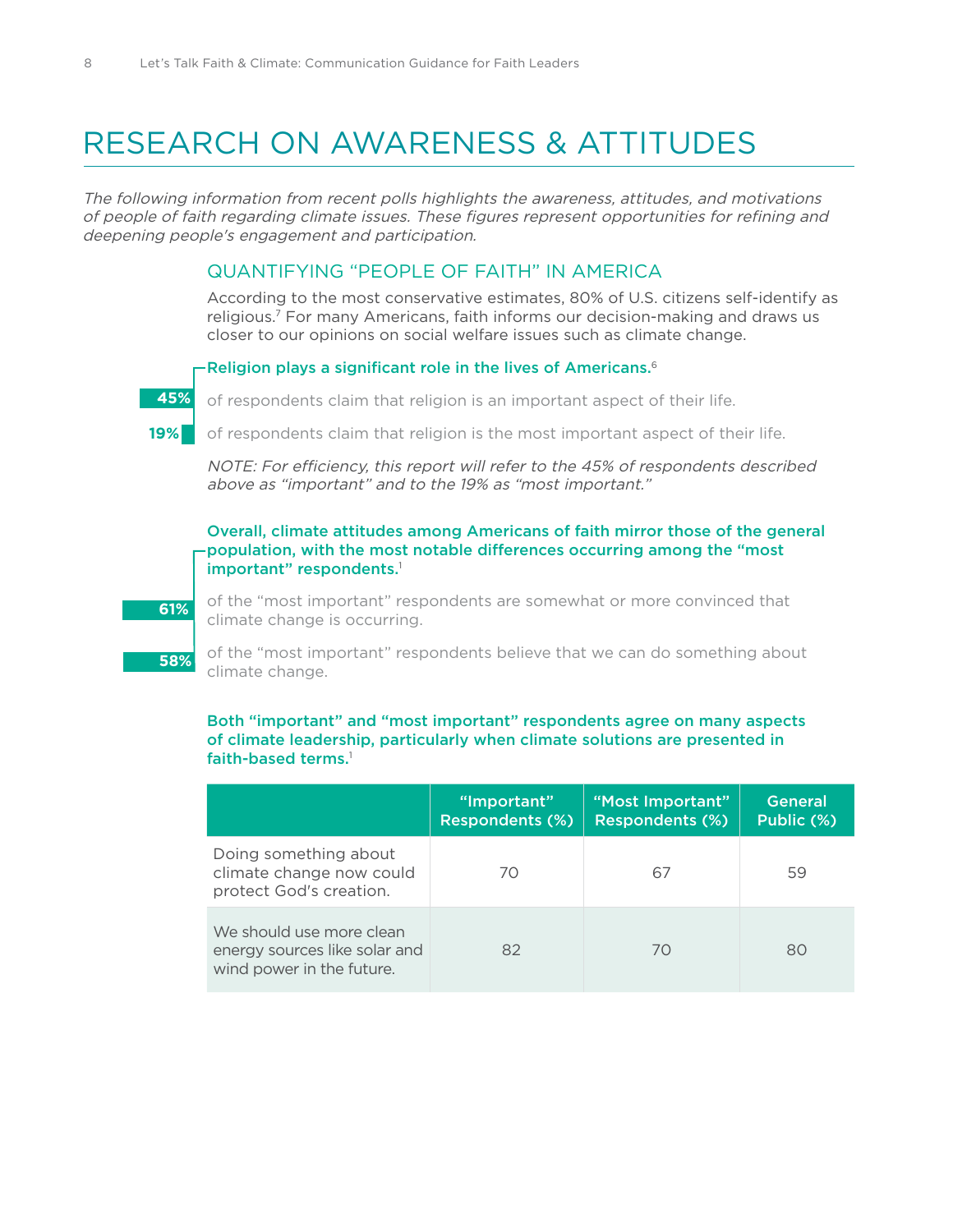## THE MEASURABLE IMPACT OF FAITH LEADERSHIP ON CLIMATE ISSUES

Faith leadership has had and continues to have a measurable impact on climate awareness levels, attitudes, and behaviors among people of faith. In fact, 40% of Americans believe that religious leaders should take a stand on climate issues.<sup>9</sup> Faith leaders can look to these findings as encouragement to further elevate their advocacy and engagement efforts.

## "THE FRANCIS EFFECT"

According to a 2015 report by the Yale Program on Climate Change Communications, papal leadership on climate change has contributed to an uptick in positive climate opinions. Following Pope Francis's visit, the frequency of discussions regarding climate change in Catholic communities increased.4

### Pope Francis had an impact on Americans' climate opinions and actions.

![](_page_8_Picture_6.jpeg)

**25%**

of respondents claim to have been influenced by His Holiness (including **17%** of non-Catholics).4

of respondents believe that the pope's statements concerning the environment will inspire them to take environmentally friendly actions, such as conserving water and energy.9

Additionally, there was a **10%** increase in the number of respondents who count His Holiness as a source of information about climate change.

## A GROWING OPPORTUNITY FOR FAITH-BASED CLIMATE LEADERSHIP

The time is ripe for faith leaders to inspire Americans by speaking about climate change, showing them how climate solutions align with their faith values, and revealing how such solutions can benefit them in their daily lives.

### **There is an opportunity for both ordained and lay faith leaders to elevate their voices on climate issues, as people of faith are ready to listen and are seeking guidance on how to take proper action.**<sup>1</sup>

![](_page_8_Picture_13.jpeg)

of the general public agrees that taking action on climate change is necessary.

of the "most important" respondents say that they trust and follow their faith leaders for guidance on climate issues.

In the following sections, we will illustrate how faith leaders can best communicate climate issues in an attempt to broaden their constituencies, strengthen their relevance, and inspire, empower, and motivate action.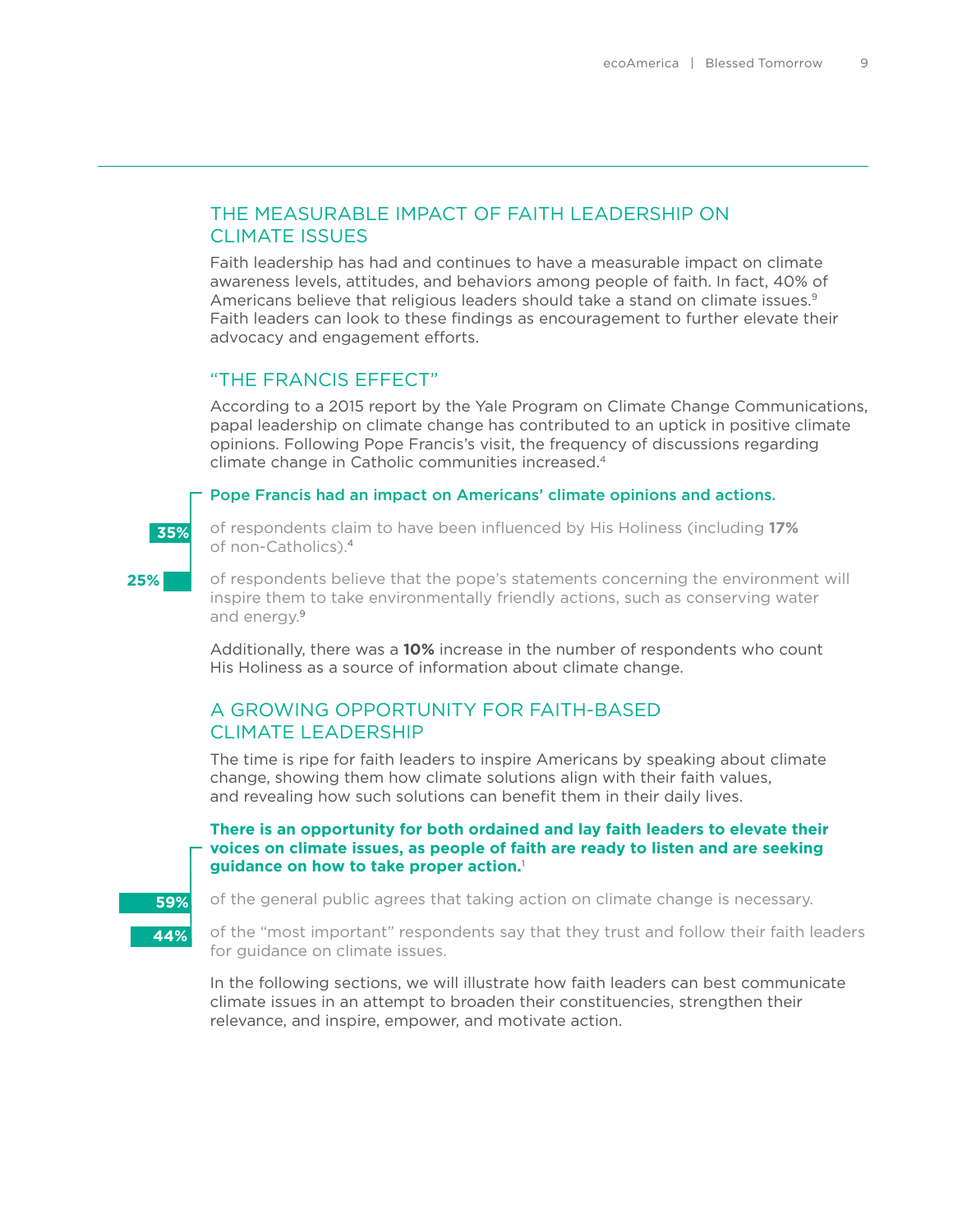## SUCCESSFUL MESSAGES

### Why these messages work:

Climate is presented as a moral responsibility to God, our children, our neighbors, future generations, the "least of us," and to all of creation.

They use familiar and resonant faith language and metaphors, such as the "Golden Rule."

They embrace the good intentions and aspirations of people of faith and limit expressions of blame and fear.

They speak about creation care—a familiar term in faith—first, and then about climate change.

They express stability and order with the use of "balance," which is highly valued among faith audiences.

They employ a story arc that encompasses a challenge, an action, and a resolution similar to the story arcs found in religious teachings.

They balance the belief in God's will with the American value of choice.

They list the personal rewards that are relevant to faith audiences: a stronger faith, a sense of belonging, family protection, and family bonding.

> They present a strong message that is relevant across all political beliefs and faith traditions.

The following messages have been tested and proven successful in communicating climate issues to people of faith. You may use the following phrases, whole sentences, or the messages in their entirety. Use them to initiate or strengthen a discussion on climate and faith. As with all the guidance offered here, you will need to tailor the language to be specific and appropriate to your faith tradition.<sup>b</sup> These messages provide a wonderful basis upon which you may begin your conversations on creation care and help ease the transition from religious texts to ground teachings.

### Option A

We have a moral responsibility to be good stewards of God's creation. God so loved us that He created for us a pure, clean home here on Earth, vibrant with healthy nature to provide for our needs. He also gave us the free will to choose how we care for that Earth. Let's follow the Golden Rule and do unto others and our Earth as we would have done unto ourselves and our children. For too long, the priorities of a greedy few have forced our climate out of balance, degrading God's creation, damaging our land, water, and air and harming us all—especially the least among us. We must care more fully for creation and walk more gently upon His Earth.

### Option B

We have a moral responsibility to be good stewards of God's creation. As Pope Francis said, "The Earth was here before us [and entrusted to us as a gift]. What kind of world do we want to leave for those who come after us, to the children who are now growing up? Human beings, while capable of the worst, are also capable of rising above [ourselves]." Climate change is a message that something is wrong. You and I can choose "good"; we can choose a more worthy and moral path. Opting for safe and clean energy solutions such as wind and solar is evidence of the best in human beings and is an example of how we can act in the image of our Creator to preserve what He has bestowed.

### Quotes from Pope Francis' Laudato Si'

"The Earth was here before us, and it has been given to us," page 48.

"The Earth was here before us and entrusted to us as a gift," page 26.

"What kind of world do we want to leave for those who come after us, to the children who are now growing up?" page 106.

"Human beings, while capable of the worst, are also capable of rising above themselves," pages 26, 134.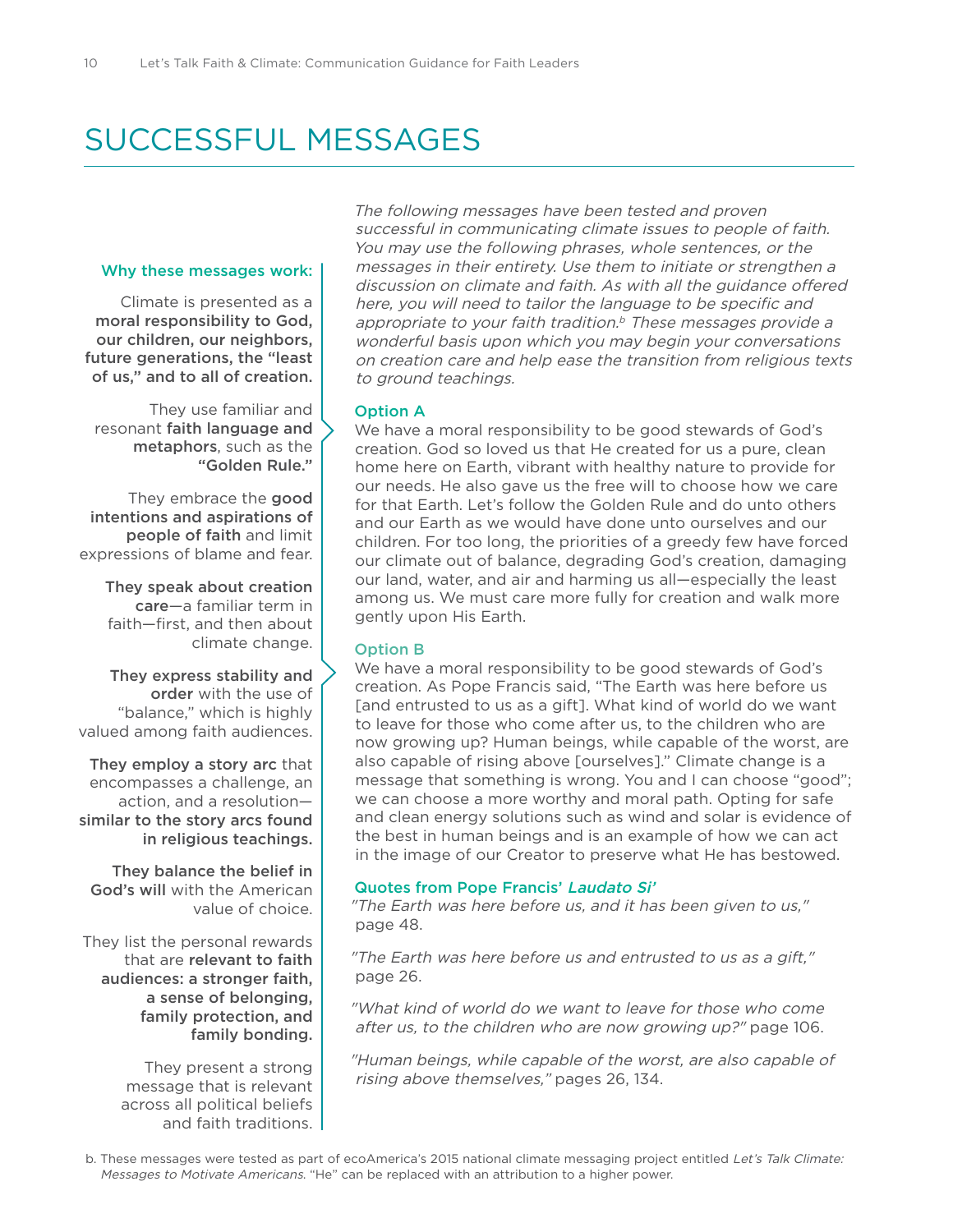## EMBRACE & REPLACE: WORDS + PHRASES

Creating your own personal message has powerful benefits, particularly when that message is amplified by words and phrases that have been proven effective.<sup>3</sup> Consult the table below as you prepare sermons, newsletters, or other climate communications. You may find it useful in refining your messages, particularly when communicating with a broader audience that may not yet be familiar with climate change and how it relates to the core values and concerns of your tradition.

Though many of these words and phrases will work with any audience, most are especially resonant with people who claim religious affiliation. Slight variances in the language may be required to comport with your faith tradition. In this case, review the spirit of the learning, as well as the tone, for guidance.

| <b>Embrace</b>                                                    | <b>Replace</b>                                                     | Because                                                                                                                                                                                                                                                                           |
|-------------------------------------------------------------------|--------------------------------------------------------------------|-----------------------------------------------------------------------------------------------------------------------------------------------------------------------------------------------------------------------------------------------------------------------------------|
| <b>Good steward</b>                                               | Disobedience                                                       | Some people believe that climate change is not intentional and<br>therefore feel that they did not directly break a moral law.                                                                                                                                                    |
| <b>Golden Rule</b>                                                | Greening                                                           | This term uses familiar and nonpartisan faith-based language, whereas<br>"green" tends to have a left-wing connotation. Depending on the faith<br>tradition, "love your neighbor" or "justice" can also be employed.                                                              |
| <b>God's creation</b>                                             | Natural limits                                                     | Caring for both people and the planet is more ethical and personal.                                                                                                                                                                                                               |
| <b>Moral responsibility</b>                                       | Moral obligation                                                   | "Responsibility" is more empowering and leaves room for choice.<br>"Obligation" can come off as overly weighty and leaves no such<br>opportunity for choice.                                                                                                                      |
| Least of us                                                       | Vulnerable, poor                                                   | Though these terms indicate the same group, "the least of us" is more<br>universally used in faith language.                                                                                                                                                                      |
| Wind and solar                                                    | Sustainability                                                     | "Wind" and "solar" are more straightforward, visual, and<br>understandable to Americans. For some people, "sustainability"<br>means longevity and does not trigger thoughts of clean energy.                                                                                      |
| <b>People of faith</b>                                            | Religion                                                           | This term is less technical and traditional; people tend to identify with<br>a faith rather than with a religion.                                                                                                                                                                 |
| Damage to the climate                                             | Climate change<br>Climate crisis<br>Climate risk<br>Global warming | While some advocates favor "climate change," this term can seem<br>politicized to others. Furthermore, "damage" implies elective<br>causation, whereas "risk" and "crisis" do not. Thus, "damage" can<br>be prevented and protected against.                                      |
| <b>Create healthy and safe</b><br>communities for our<br>families | Stop/mitigate/slow<br>down climate change                          | This term focuses on the positive outcomes and personal benefits<br>that motivate people, whereas "eliminating the undesirable effects of<br>climate change" does not. Americans want solutions and a positive<br>future for their families, neighbors, friends, and communities. |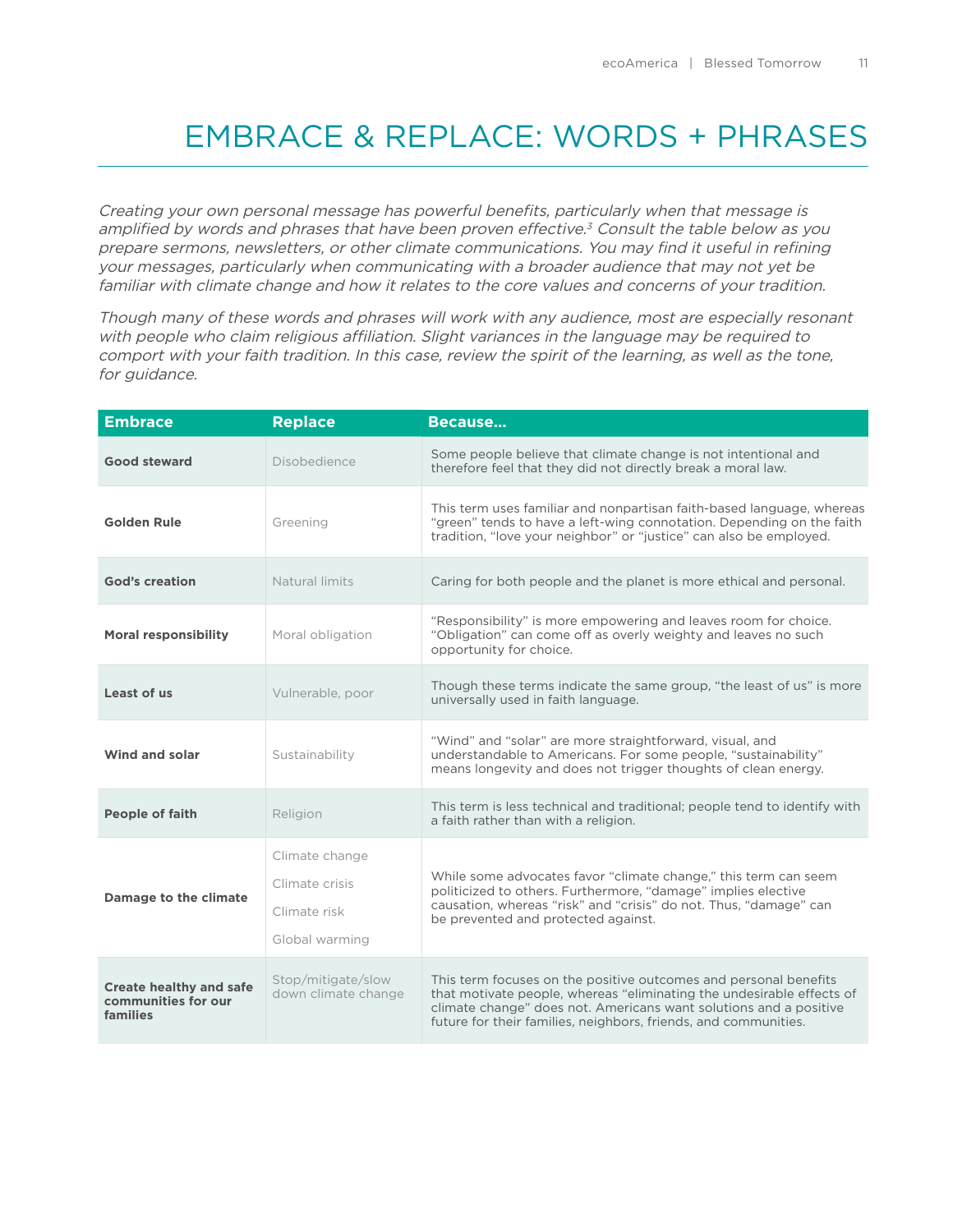## KEY TAI KING POINTS

Climate leadership from the pulpit is an effective means of climate outreach, but it's far from the only method of encouraging engagement. We can engage in daily climate discussions with our congregants, other clergy and denominational leaders, community members, policymakers at all levels, and our families. Remember these talking points when partaking in deeper conversations about climate change. Please note that adjustments may be required to accommodate the values and beliefs of your faith tradition or that of your audience.

### **1.** We are grateful for God's creation

The created world is a reflection of God's glory. We express our gratitude when we fulfill our responsibility to be good stewards of this creation and the people within it.

### **2.** We have a tradition of being leaders in social change

Faith leaders have been the driving force behind every transformative movement in U.S. history. Today, this sense of mission is more needed than ever.

### **3.** Climate change is an ethical and spiritual challenge

While some may see climate change as a political, economic, or scientific issue, we first and foremost recognize it as a moral issue.

**4.** A faith voice is needed for the creation of climate solutions In a time when partisanship often paralyzes conversation, people of faith can act as trusted messengers for the common good.

### **5.** We are called to respond to what we see around us Many of us are already witnessing the impacts of climate change firsthand. We realize that addressing climate issues is an essential part of our mission to care for our neighbors.

### **6.** We have a responsibility to care for the least of us

The poorest people and places bear the greatest consequences of climate change, yet they are the least prepared. We have the power to translate our compassion into action.

### **7.** We will protect the home of future generations

Through leadership on climate change, we commit to passing down a safer, healthier, and more stable world to our children.

- **8.** Leadership on climate change will strengthen our congregation Climate solutions will create fellowship, enrich our personal faith, reduce operating costs, and help us to connect with younger audiences.
- **9.** We have the opportunity to be an inspiration for others Leading by example allows us to drive positive change.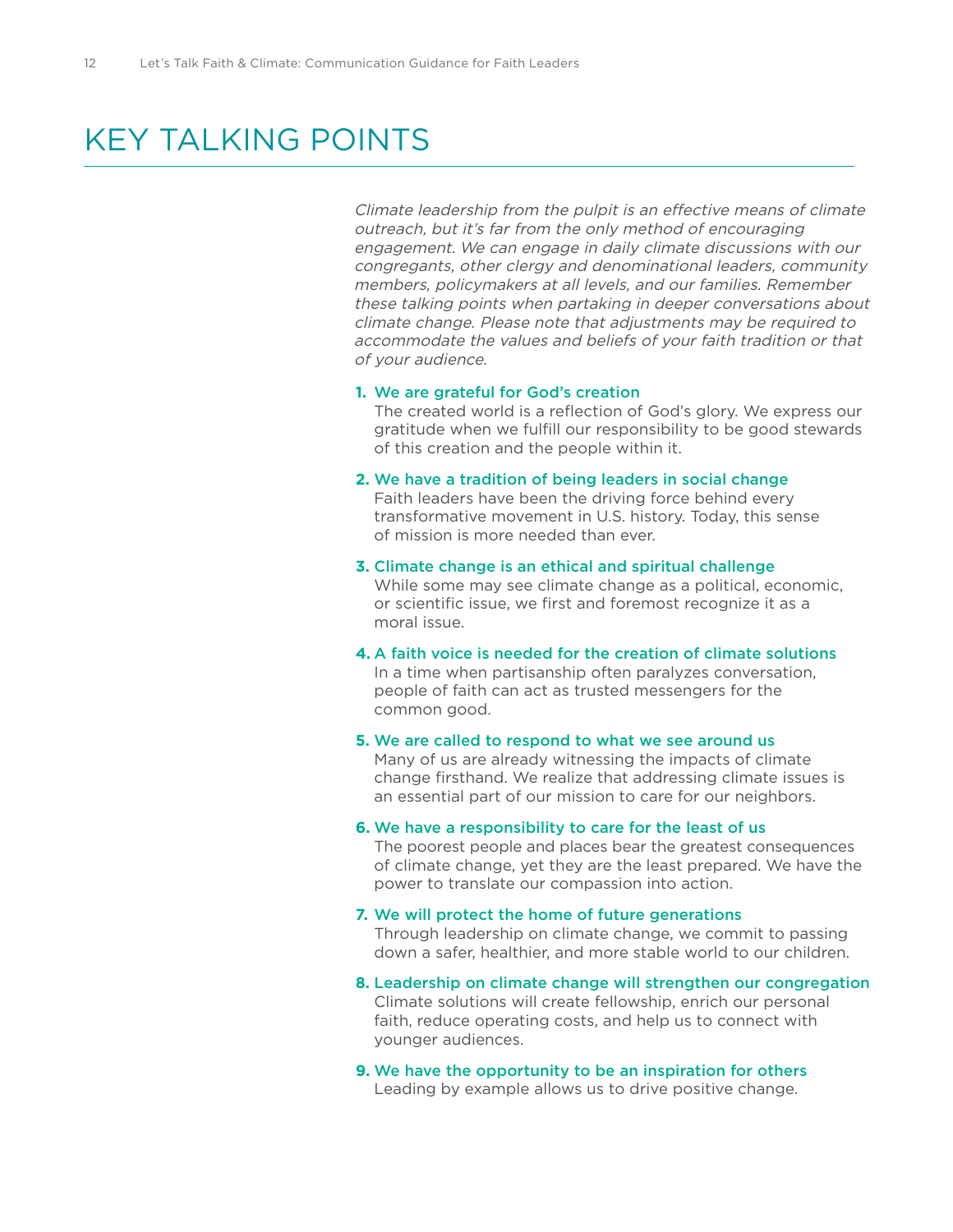## **LAND COUNTERPOINTS ON FAITH AND CLIMATE**

The following counterpoints can help to guide climate conversations away from uncertainty and debate and can be used to craft a truthful conversation.

### "Climate change does not affect me."

The causes and impacts of our changing climate are currently affecting families and communities across the nation and the world. Americans, including our congregants, are suffering from a higher frequency and intensity of disease, illness, and injury, as well as from the heightened levels of property and community damage that are brought on by pollution and severe weather. Climate change will accelerate if we do not curb excess carbon emissions and other sources of global warming pollution. Luckily, we can do something about these issues—we can support the creation of solutions. Of all the things we would love to leave to our children and to future generations, a healthy and secure place for them to raise children of their own may be the most important.

### "Renewable energy will cost my worship facility more money."

Implementing renewable technology, such as installing solar panels on your facility's roof, will save your congregation money sooner than you might think. The costs of solar and other forms of clean energy such as wind are dropping, and new financing options are proliferating; this means that these technologies are rapidly becoming more affordable, even for small congregations. Visit [www.BlessedTomorrow.org](http://www.BlessedTomorrow.org) for resources to get your congregation started.

### "Why is faith important to climate leadership?"

Faith leadership plays a unique and vital role in securing necessary climate solutions, as faith leaders have an opportunity to elevate and discuss climate change as a moral issue. In doing so, faith leaders are elevating the public discourse and engaging people of faith more deeply by tapping into their common values. Faith leaders are helping to reach new audiences who may not yet be engaged in these issues but who may be receptive to a moral or religious argument for action.

### "I am more concerned about my (family/health/job) right now."

We all want our families to live in the best possible place; thus, we must take steps now toward a healthier future. Let's ensure that our families and the least among us have clean air, clean water, and safe communities to live in, now and in the future, by moving away from the dirty fuels that make us sick and shifting to the use of safe and clean energy such as wind and solar. Let's ensure that every breath we take is a healthy one. Caring for our common home is caring for caring for our family, ourselves, and our heath.

### "My faith tradition does not have a stance on climate change."

Every faith tradition holds a moral call to climate action, whether it is formalized or not. Most traditions have an official statement on climate change (see resources from [GreenFaith](http://www.greenfaith.org/resource-center/spirit/greenworship-resource/greenworship-resource) and [Interfaith Power & Light\)](http://www.interfaithpowerandlight.org/religious-statements-on-climate-change/), and all traditions maintain a clear call to care for the Earth in their respective scripture(s). In most cases, this call is linked to our responsibility to care for one another. Moreover, most traditions draw a direct correlation between humankind's relationship with the divine and how we treat the environment. The degradation of creation or the failure to act as proper stewards demonstrates a schism between humankind and the divine. By fulfilling one's duty to care for the climate, we adhere to the paramount moral call of all faiths.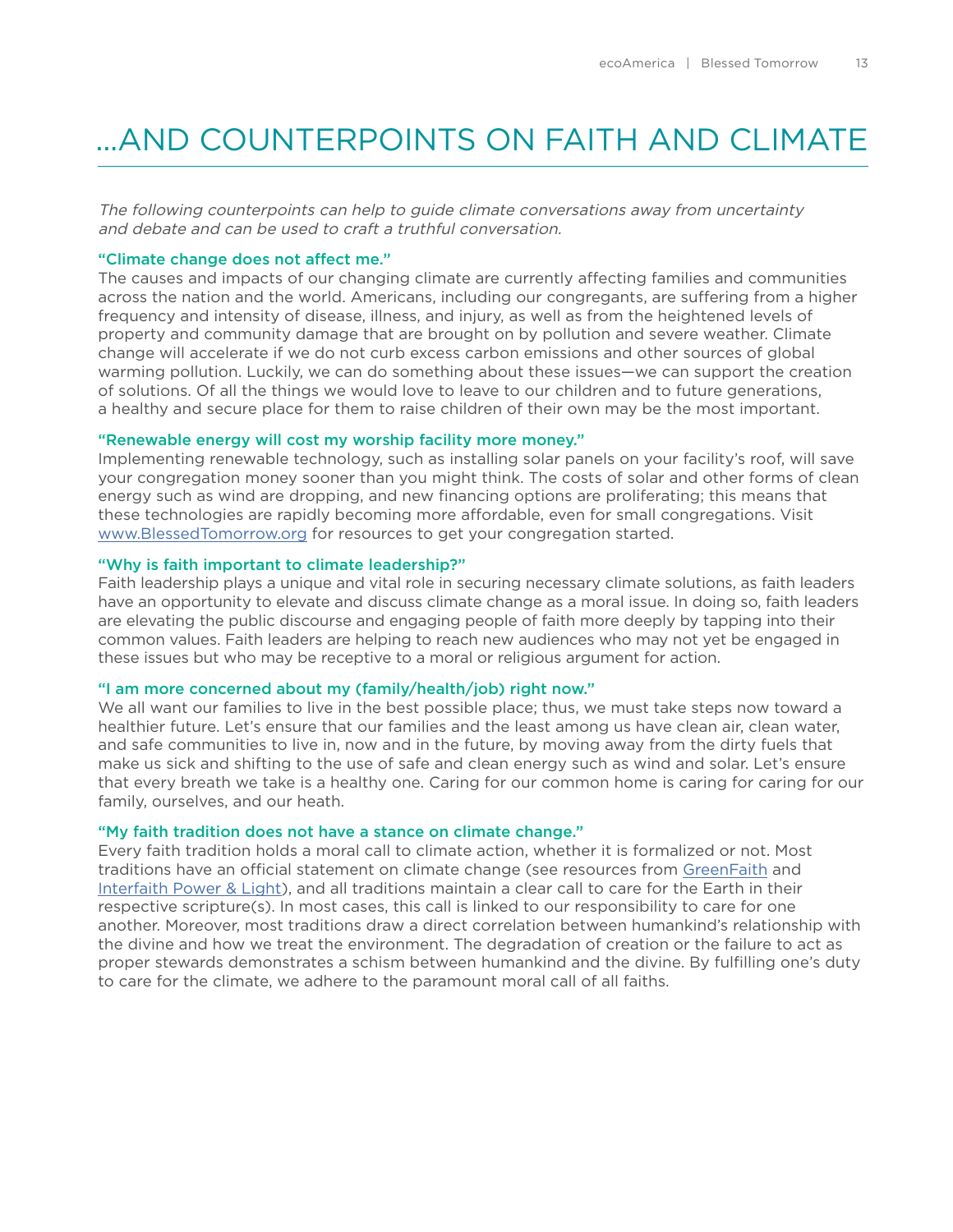## 15 STEPS: HOW TO CREATE YOUR OWN MESSAGE

The following steps outline a sequential process that can increase the effectiveness of your climate communications by connecting with people's values and providing answers that are grounded in their beliefs. One-on-one conversations can help us to more deeply understand the climate concerns and hopes of our congregations.

### **Start with people, stay with people**

If you want your congregation to care about climate change, then show that you care for them. Begin from their perspective, not yours. Infuse your conversation with tangible and relevant daily concerns. Connect with your audience before talking about climate issues, not the other way around, and keep bringing the conversation back to them.

### **Connect on common values**

As a trusted leader, you are in a unique position to connect climate issues with your audience's core values. Open your audience's hearts and minds by discussing important values and showing your congregation that you share and honor their concerns. Connect first on the values that bring the congregation together—for example, faith, family, and community. This creates an emotional and motivating bond that paves the way for a productive discussion on climate change.

## **Acknowledge ambivalence**

People approach climate from different perspectives and have varying levels of concern for climate issues. Moreover, we all have other priorities. Respect the different viewpoints of your congregation, and allow your congregants to have their own space. A simple line such as "we have a variety of views regarding climate change in our community" allows people to be comfortable and to listen with an open mind.

## **Make it real**

**1**

**2**

**3**

**4**

**5**

**6**

**7**

Many Americans still view climate change as a distant concern. By focusing on local realities that people can see with their own eyes—simple, irrefutable facts about changing seasons or record weather in their own backyards, for example—faith leaders can make climate change real and relevant. One way to connect your audience to the reality of climate change impacts is to share the story of someone you have met who has been affected by climate change. Assume the realities—don't argue the science. Use a light hand with one or two examples and then quickly pivot to solutions.

## **Emphasize solutions**

Many people do not yet realize the extent to which clean energy powers our lives or understand that it is now among the least expensive of our energy options. We also have proven policies that reduce carbon pollution while accelerating economic growth. There is a suite of economic, health, nature, and security co-benefits associated with these energy solutions (see [http://www.climatesolutions.org\)](http://www.climatesolutions.org). Keep your congregation engaged and listening by offering tangible examples of solutions that are real in the hereand-now.

### **Inspire and empower**

Americans are repeatedly told that they cannot affect climate change when, in fact, the exact opposite is true. Every day, our words and actions—from the way we drive, to what we eat, to our ministry—can support solutions and inspire the people around us. One great way to accomplish this goal is to highlight how congregations or faith communities have benefited from climate action. We can lead on climate issues and so can our states, towns, congregations, families, and congregants!

### **Focus on personal benefit**

Most Americans think that action on climate change comes with a cost to their lifestyles and to their pocketbooks. However, the opposite is true. We save money by saving energy; morever, we are also healthier with more efficient transportation and more nutritious food. Always emphasize the personal benefits of climate solutions. And for people of faith, it is also critical to emphasize how climate solutions advance the values and mission of their faith tradition, whether by creating a more just and humane world or by using energy savings to reduce the congregation's operating costs, support mission work, or provide food to a local food bank.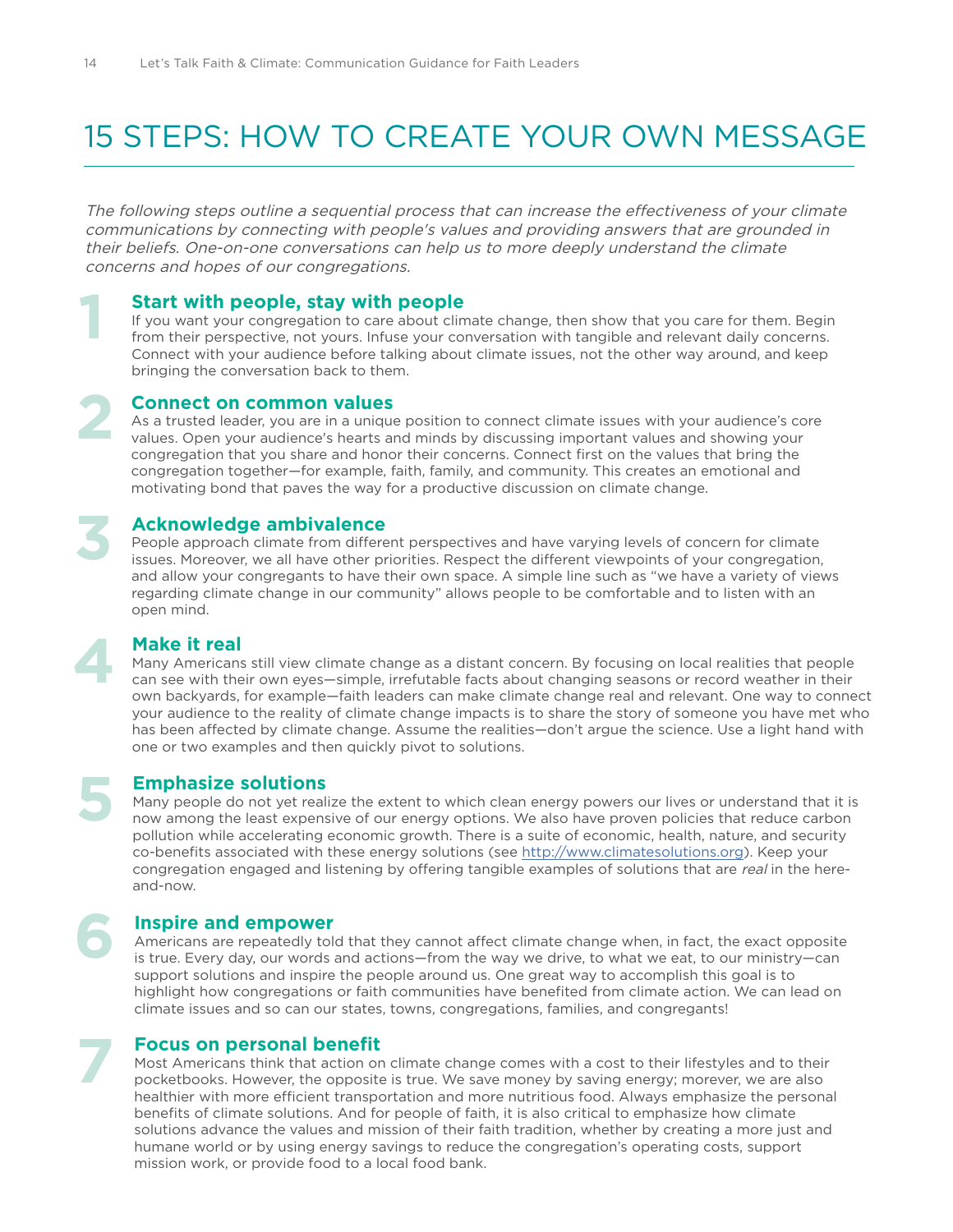## **End with your "ask"**

Always empower your congregation with solutions. Encourage them to turn information and understanding into action. Give them examples, ideas, and steps that they can take to make a difference individually, within and beyond the congregation. Show them how behavior change is easier and more inexpensive than they might think.

### **Sequence matters**

**9**

**8**

**11**

**13**

Research reveals that you can take the same set of six facts, arrange them in different ways, and end up with very different results. Connect on common values, acknowledge ambivalence, and then transition from impacts to solutions. Finally, focus on personal and congregational benefits. If you begin with the negative and impersonal, it is very difficult to get back to the positive, personal, and relevant. Follow the first eight steps in order.

**Describe, don't label** Use the language of your faith tradition in your climate communications. Furthermore, keep it simple. Jargon and labels confuse people. Avoid such terms as "mitigation," "adaptation," and others on this guide's "replace" list. Rather, follow the "embrace" guidance. Remember, the most persuasive language is vivid, familiar, and descriptive. **10**

**Have at least 1 powerful fact from a trusted messenger** One or two facts that pack a great deal of emotional power will add significant weight to your message. Your own testimony is important, but so is that of other highly trusted messengers or organizations, as it can lend credibility and importance to your words. Use at least one memorable and relevant quote or fact taken from someone your audience trusts. Consider your denominational head, regional or missional leader, or another well-known leader such as Pope Francis.

**Ditch doom and gloom** We've all heard advocates who attempt to spur people to action by portraying climate change in dire or fatalistic terms. Emphasizing this aspect promotes fatalism and emotional numbing, causing people to turn away and disengage. Instead, focus on the common good. Cast a vision of a restored creation, of a better and healthier world. Remind your congregation that we can work together to achieve this vision. Solutions, benefits, and personal empowerment are the messages you want your congregants to absorb. **12**

### **Use stories to strengthen engagement**

Stories allow your message to seem relevant and vivid. They help you to create connections with your congregation, allowing you to build bonds, enhance empathy, and open hearts and minds to new perspectives. Deepen your message by weaving in your personal story—tell them how you became concerned about climate change, for instance, and how you see it as connected to your faith tradition and as a central part of your ministry.

## **Stay above the fray 14**

Focus on the big picture; that is, emphasize what is important to your congregation and faith tradition. Do not get caught in the trap of arguing or diving into details, and do not get sidetracked if an individual tries to poke holes in your thesis. Avoid demonizing opponents, blaming adversaries, and engaging in confrontations that can distract from your message, cause you to lose your audience, or reduce your effectiveness.

## **Message discipline is critical 15**

Stay true to your talking points. Repeat your key points. Do not explain the same thing in different ways—this can be more confusing than enabling. Follow the steps outlined in this guide, and be consistent across all messaging platforms. Use climate messengers and integrate climate messaging in all ministries, but be sure to tailor your message to your audience.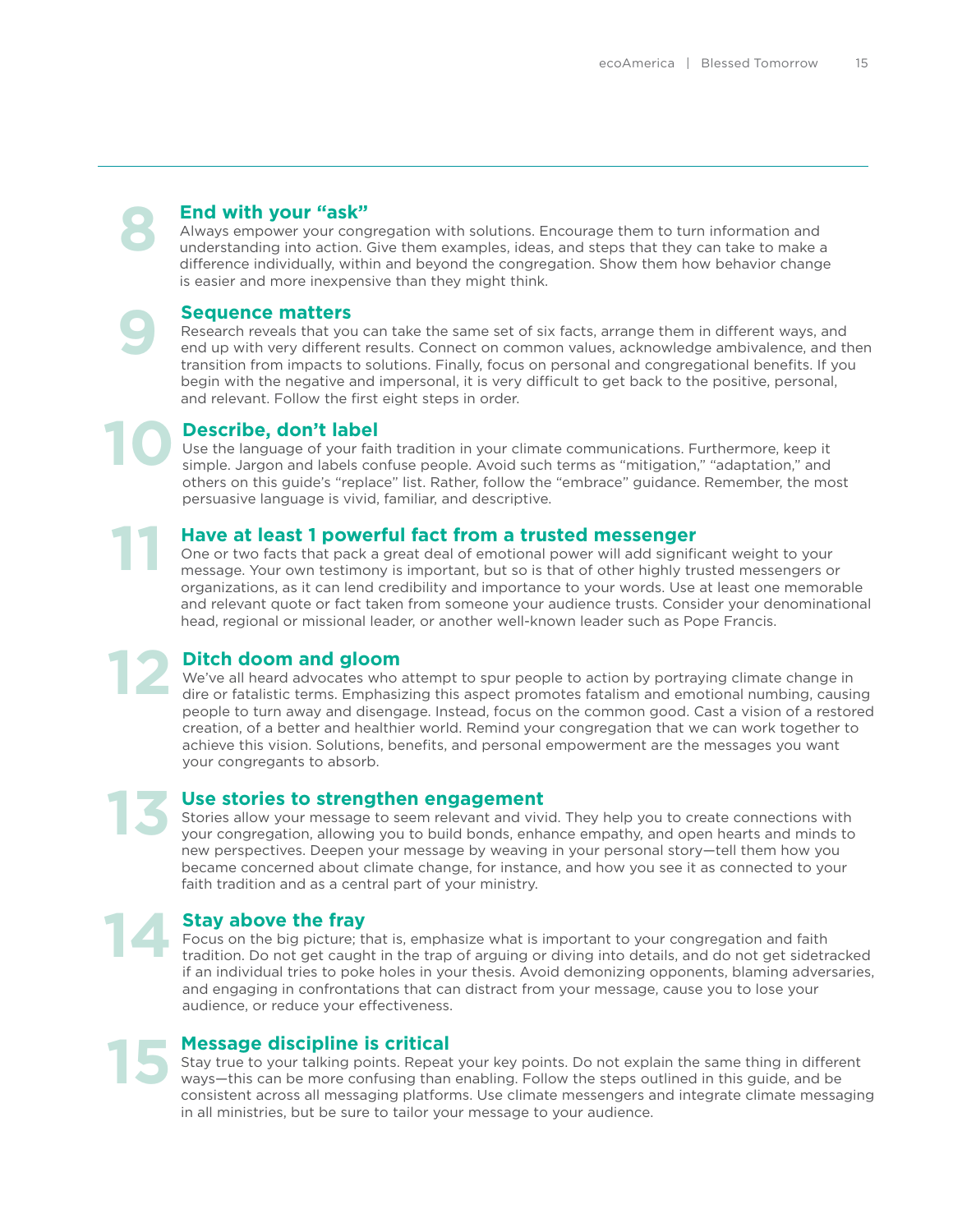## PUTTING IT ALL TOGETHER: A SAMPLE SERMON

The following is a hypothetical example of how Reverend Eva Taylor used our 15 steps to craft a sermon on faith and climate to engage her Christian congregation. Additional resources can be found for other faith traditions at http://www.interfaithpowerandlight.org/clergy-corner/sample-sermons/.

Brothers and sisters,

### Step 1: Start with people, stay with people

There is no mention of climate change within this sermon's first few sentences.

### Step 2: Connect on

 common values Beginning with a scriptural reference grounds the discussion in a shared belief.

#### Step 3: Acknowledge ambivalence

Rev. Taylor acknowledges that members of the congregation have issues that require their immediate attention at home.

#### Step 13: Use stories to strengthen engagement

A narrative arc is used throughout the sermon, referencing relevant and personal climate impacts.

#### Step 4: Make it real

People of faith care deeply for the health of their family members. Linking climate to their community's welfare motivates people to act.

#### Step 11: Have at least one fact from a trusted messenger

Rather than weigh the sermon down with numbers, Rev. Taylor states one powerful fact about how America's children and elderly are suffering from respiratory illnesses.

#### Step 5: Emphasize solutions

Rev. Taylor acknowledges the challenge of climate change, but quickly pivots to solutions and provides a real example that can be visualized.

#### Step 6: Inspire and empower

Rev. Taylor motivates the congregation by conveying the success of a solution that has already been adopted. We, as a congregation, have experienced a great deal together. Through good times and bad, we know that it is "God who makes both us and you stand firm in Christ" (2 Corinthians 1:21). With God's love, there's no obstacle we cannot overcome together. When our church needed a new roof, we made it happen. When members of our congregation needed sponsorship to embark on a mission trip, we rallied together and sent them. Today, I invite us to come together again to face another challenge.

For some of us, the term "climate change" conjures thoughts of something over there, happening in a faraway land to someone else—maybe not a problem for us. But we can all see the damage that is being done to the climate and the impact that this damage is having on us, negatively affecting our health and wellbeing. My godson's asthma put him in the emergency room last month. And when you add these health impacts to the damage that severe weather and storms have caused to our community over this past year, it is clear that our changing climate is changing us.

Right now, more than 300 million people around the world suffer from asthma and other respiratory diseases, 25 million of whom reside right here in the United States of America. That's 1 in every 12 people according to the Centers for Disease Control and Prevention. Those who are most likely to be afflicted are our children and grandparents. Our families and God's beautiful creation are being impacted by the world we've created.

The good news is that there is something that I, you, and all of us can do about it. We are starting a creation care committee here at the church to work on projects that will restore the gift we have been given to its intended glory. What we do locally impacts us all globally. The creation care committee will not only work toward curbing damage done to the climate, it will also find energy-efficient practices to implement here at the church, saving us money right now. Every week, our collection plate is full, for which the church is extremely grateful—but think about how much further that collection could go if we reduced the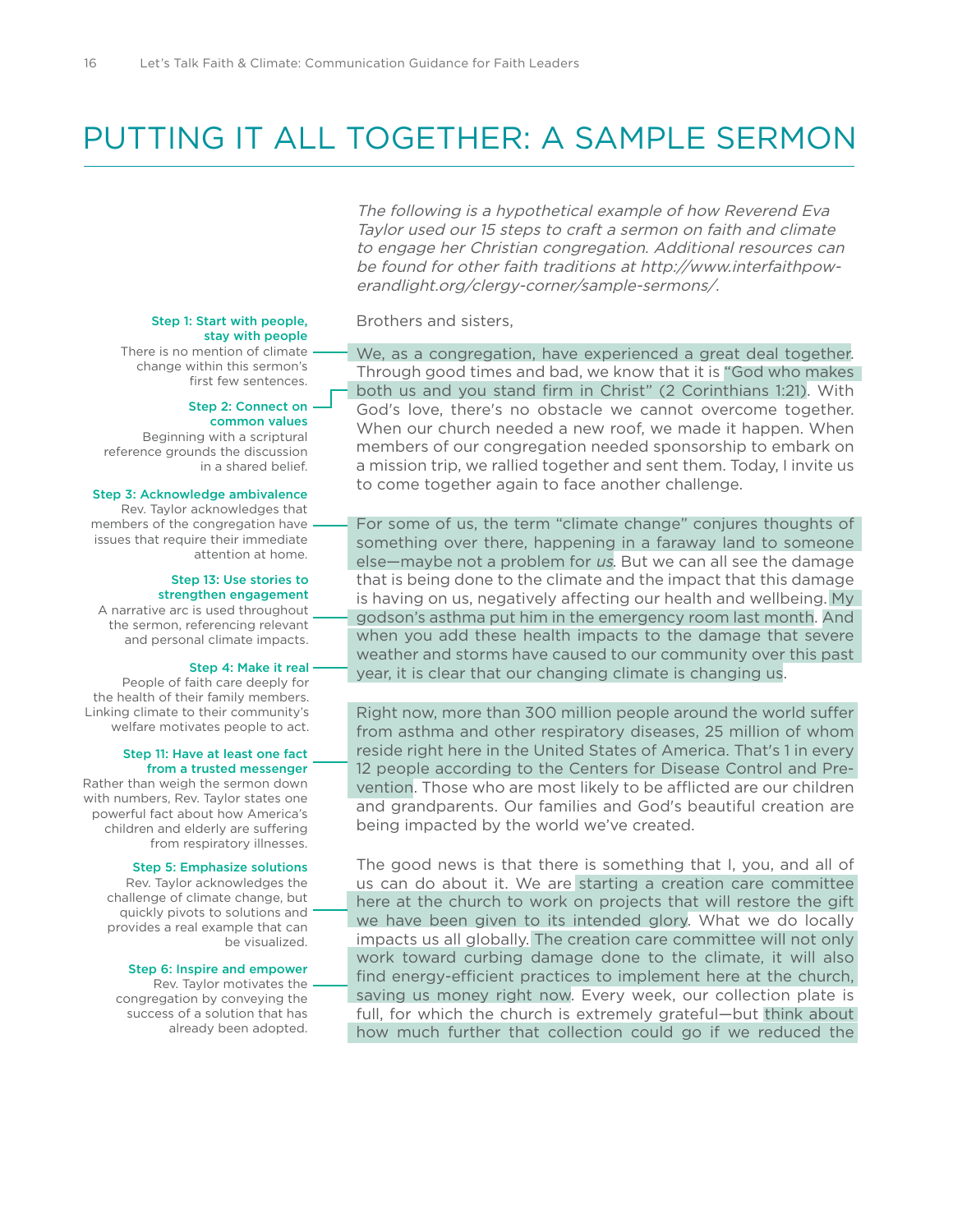cost of operating our sanctuary. We can achieve this vision by studying these practices through exploratory committees that will investigate clean energy options, evaluate wind and solar programs, and uncover ways in which we can collaborate with our city. I spoke to Rabbi Schmidt at the synagogue across the street, and he said that their creation care committee has helped their temple implement solar power systems, energy-efficient lighting, and recycling programs that have already saved them over \$1,000 a month—money they have put toward helping families in need. If Rabbi Schmidt can achieve this kind of success, so can we.

As you leave here today, our deacons will be waiting outside, ready to sign you up for our first creation care committee meeting this Wednesday evening at 7 p.m. I need as many of your voices as possible to help us organize, engage, and move forward on this exciting project that will glorify God's name. Together, we can make this happen and do our part to help erase the environmental impacts that are hurting our community. We can reduce our pollution levels and serve as a role model for congregations across America. Together, we can care for "our common home" and the least of us who inhabit God's creation, as Pope Francis has urged us to do.

Climate change is having a real impact on our communities. God has given us the profound responsibility of stewarding His creation and creating a better world, together. We can do just that. It is time that we rise above the arguments and move together as one unified voice, carrying His message forward and demonstrating it through our actions.

God bless all of you, and please, don't forget to sign up for our first-ever creation care committee meeting.

### Step 7: Focus on personal benefit

A never-ending issue for faith communities is funding. Rev. Taylor demonstrates how climate solutions will save them money.

#### Step 10: Describe, don't label

Rev. Taylor uses language that is familiar to her audience and avoids technical terms like "mitigation" and "renewable energy."

#### Step 8: End with your ask

Rev. Taylor gives her congregation something specific they can do and makes the first task an easy one. Asking for an opinion is a good way of getting people involved, as it instills a sense of responsibility for the project.

#### Step 9: Sequence matters

Rev. Taylor has followed Steps 1–8 in order to build rapport and make climate impacts and solutions personally relevant to the congregation.

#### Step 12: Ditch doom and gloom

Rev. Taylor mentions health-related climate impacts in her sermon but quickly shifts to highlighting the opportunity to fulfill one's role as a steward of God's creation.

#### Step 14: Stay above the fray

Rev. Taylor demonstrates how climate solutions will raise the congregation above the trivial by speaking to the values that matter to them most.

#### Step 15: Message discipline is critical

Rev. Taylor has remained consistent in conveying a personal relevance to climate impacts and the benefits of its solutions. Inspirational language makes it easy for the audience to understand, remember, and share her message.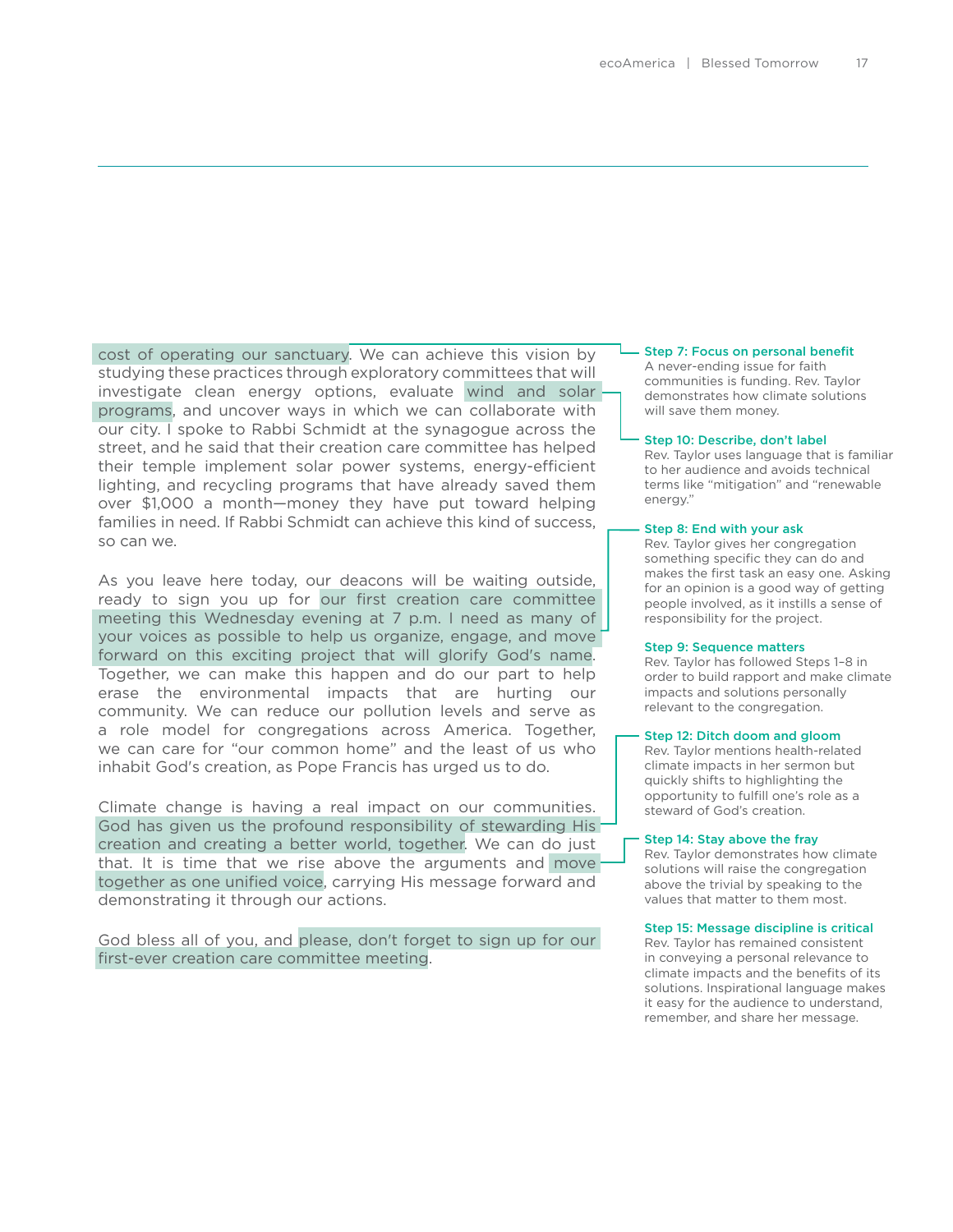**1**

**2**

**3**

## HOW FAITH LEADERS CAN ENGAGE

## HOW TO ELEVATE CLIMATE LEADERSHIP

The work and witness of faith leaders plays a vital role in addressing the causes and consequences of climate change. Faith leaders are inspiring many others to create a more just and healthy world.

By creating awareness and understanding, by educating program and policy leadership figures, by reducing pollution and installing clean energy systems in their congregations, and through community outreach, faith leaders lead by example and help prepare their congregations for climate impacts. Faith leaders can help communities and policymakers to understand that climate solutions are a matter of moral leadership and that such solutions are crucial if we wish to properly care for our families, future generations, and the least among us.

### **Institutionalize climate as a priority.**

- Work with your denominational leadership to link climate issues to your tradition's core values.
- Institutionalize climate as a key ministry and a visible priority for your denomination's leadership.
- Infuse climate concerns into all of your ministries: children, youth, disaster relief, regions, women, etc.

### **Become climate literate.**

- Whether you have been learning and talking about climate change for some time or are just getting started, it is useful to increase your knowledge about climate impacts and solutions in order to maintain your climate literacy.
- Include climate education in your clergy formation, leadership training, and other leadership development programs.
- There are a number of trusted agencies and NGOs that highlight the causes and impacts of climate change on faith communities and beyond. Find them at [BlessedTomorrow.org.](http://www.BlessedTomorrow.org)

### **Reduce your impact.**

- Create a new "green team" or designate an existing group within your congregation to be responsible for finding and implementing ways to reduce carbon pollution.
- There are many ways to conserve energy in your facility and operations—and they all save money over time. Use energy wisely, turn off lights and replace inefficient bulbs with LED bulbs, put timers on thermostats, and purchase renewable energy. A comprehensive list of ways to reduce your impact can be found at **[BlessedTomorrow.org/impact](http://www.BlessedTomorrow.org/impact )** and [GreenFaith.](http://www.greenfaith.org/getting-started/houses-of-worship)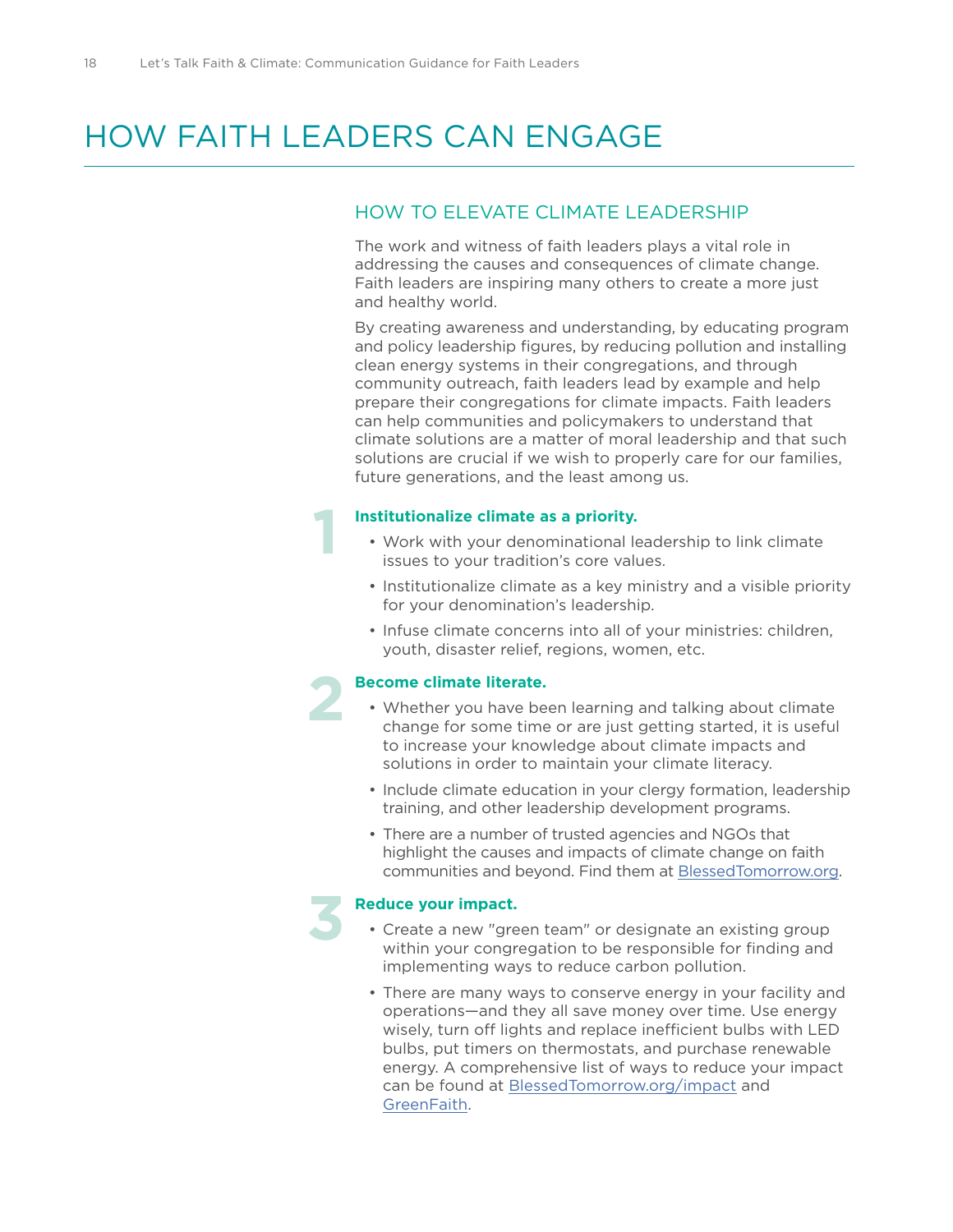**5**

**6**

**7**

### **Engage your congregation.**

- Talk about climate issues in sermons and other congregational communications, and help your congregants to do the same with their friends and families.
- Ask your congregants to participate in the "green team" and help your organization reduce its footprint.
- Encourage your congregants to ride-share to services and reduce waste at congregational events.
- Install bike racks where appropriate and encourage active transportation.
- Hold thoughtful events to encourage dialogue and the exchange of ideas regarding how to elevate congregational climate leadership.

### **Lead in your community.**

- Faith leaders have the opportunity to ensure that their communities benefit from a healthy, restored creation by helping to create or support climate solutions, preparedness programs, and institutional policies, both locally and regionally.
- Collaborate with other community leaders to maximize impact; engage in consortium purchasing and collective awareness and action efforts.

### **Elevate your voice.**

- Learn from your clergy network by sharing successes, ideas, and best practices.
- Give a presentation or workshop at a regional or national conference.
- Submit articles or op-eds to news outlets, write a blog on faith and climate, or offer to be a media spokesperson.

### **Support collective action.**

- Thousands of faith leaders are already leading on this issue, but we need many more to generate the necessary impact.
- Elevate and amplify faith leadership and collective action. This will raise climate as a moral and religious issue to new audiences—including policymakers—and increase awareness of the work done by denominations, communions, fellowships, and multi-religious organizations that are dedicated to climate stewardship.
- Collaborate with others on outreach efforts for action—including efforts to divest from fossil fuels and invest in clean energy and help influence the principles of policy design.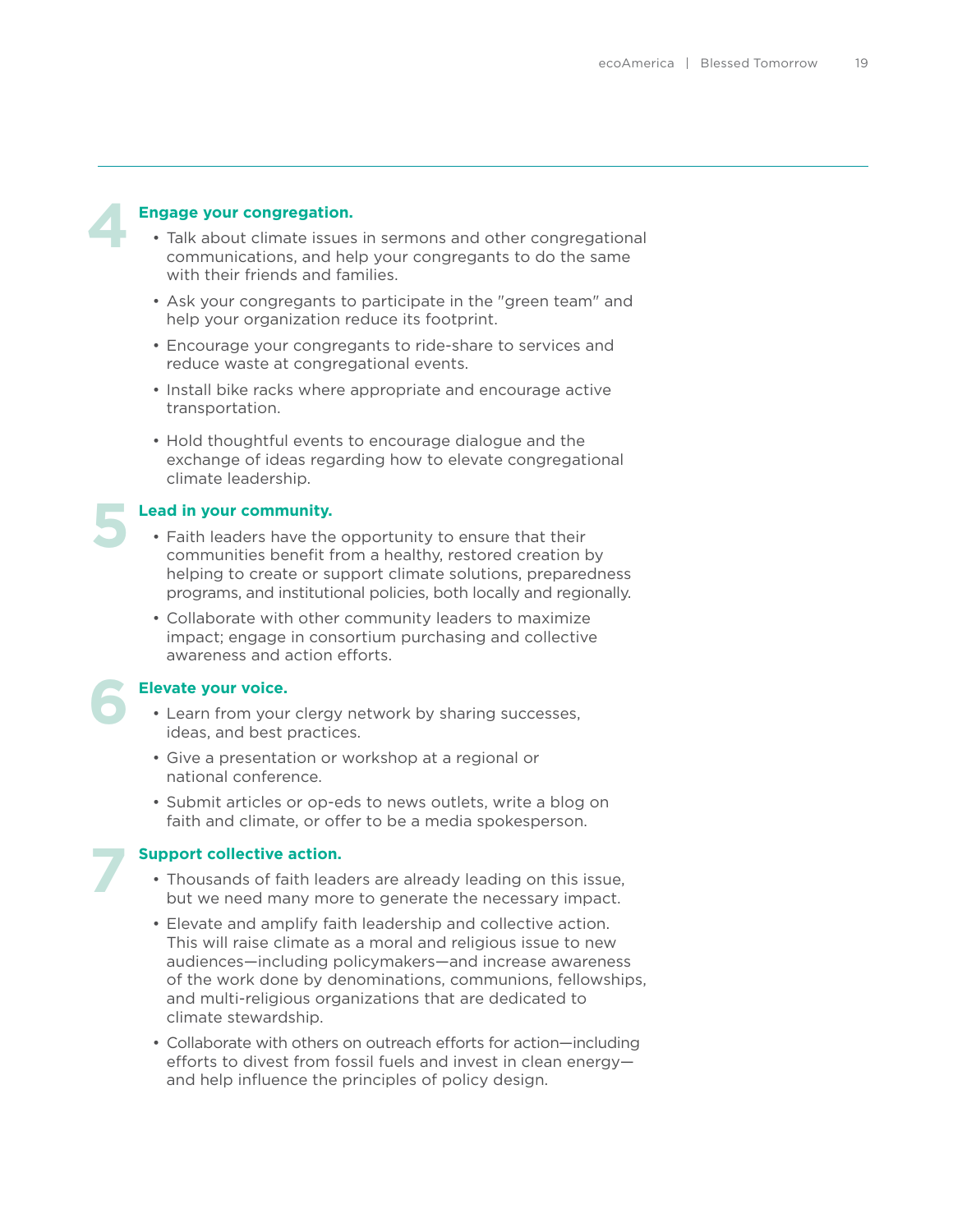## REFERENCES

- 1. Fink, T., M. Speiser, and C. Hodge: 2014. American Climate Values 2014: Faith Communities. ecoAmerica and Strategic Business Insights. Washington, D.C. [URL](http://ecoamerica.org/wp-content/uploads/2015/05/ecoAmerica-ACV-Faith-2015.pdf)
- 2. Gamble, J.L., J. Balbus, M. Berger, K. Bouye, V. Campbell, K. Chief, K. Conlon, A. Crimmins, B. Flanagan, C. Gonzalez-Maddux, E. Hallisey, S. Hutchins, L. Jantarasami, S. Khoury, M. Kiefer, J. Kolling, K. Lynn, A. Manangan, M. McDonald, R. Morello-Frosch, M.H. Redsteer, P. Sheffield, K. Thigpen Tart, J. Watson, K.P. Whyte, and A.F. Wolkin, 2016: Ch. 9: Populations of Concern. The Impacts of Climate Change on Human Health in the United States: A Scientific Assessment. U.S. Global Change Research Program, Washington, D.C., 247–286. [URL](http://dx.doi.org/10.7930/J0Q81B0T)
- 3. Krygsman, K., M. Speiser, and R. Perkowitz: 2015. Let's Talk Climate: Messages to Motivate Americans. ecoAmerica and Lake Research Partners. Washington, D.C. [URL](http://ecoamerica.org/research/#block-819)
- 4. Maibach, E., A. Leiserowitz, C. Roser-Renouf, T. Myers, S. Rosenthal, and G. Feinberg: 2015. The Francis Effect: How Pope Francis Changed the Conversation About Global Warming. George Mason University Center for Climate Change Communication and Yale University. Fairfax, VA. [URL](http://climatecommunication.yale.edu/publications/the-francis-effect/)
- 5. NOAA National Centers for Environmental Information (NCEI): 2016. U.S. Billion-Dollar Weather and Climate Disasters. [URL](https://www.ncdc.noaa.gov/billions/)
- 6. Perkowitz, R., M. Speiser, G. Harp, C. Hodge, and K. Krygsman, 2014: American Climate Values 2014: Psychographic and Demographic Insights. ecoAmerica and Strategic Business Insights. Washington, D.C. [URL](http://ecoamerica.org/wp-content/uploads/2014/04/eA_American_Climate_Values_2014_Psychographic_and_Demographic_Insights.pdf)
- 7. Pew Research Center: 2015. America's Changing Religious Landscape. Pew Research Center. Washington, D.C. [URL](http://www.pewforum.org/2015/05/12/americas-changing-religious-landscape/)
- 8. Pope Francis: 2015. Laudato Si': On Care for Our Common Home: Encyclical letter. Our Sunday Visitor. Huntington, IN.
- 9. P. Moore: 2015. Poll Results: Religion & Climate Change. YouGov and Huffington Post. [URL](https://today.yougov.com/news/2015/05/27/poll-results-religion-climate-change/)